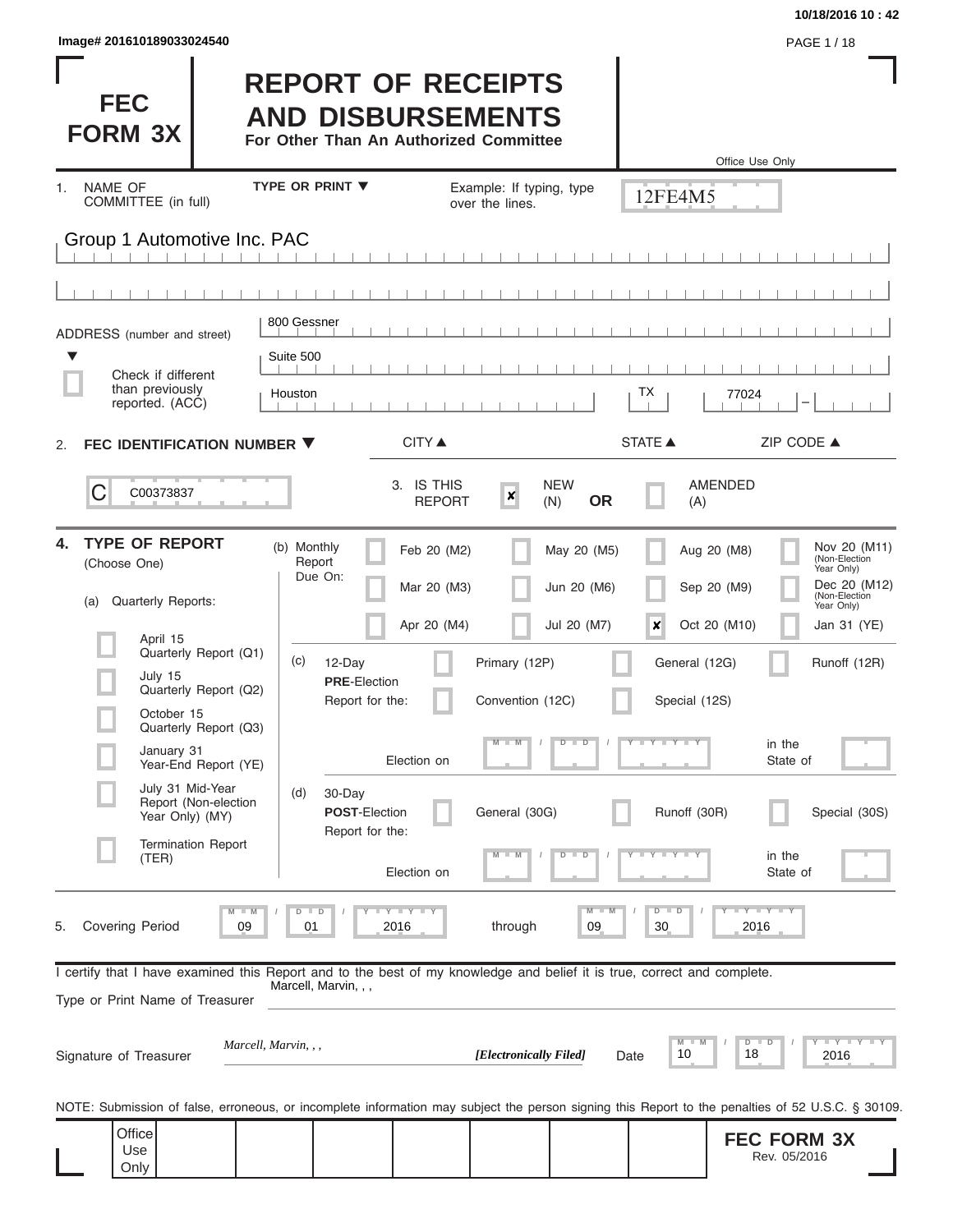$\vert x \vert$ 

|    | Image# 201610189033024541                                                                             |                                                      |     |                                                 |
|----|-------------------------------------------------------------------------------------------------------|------------------------------------------------------|-----|-------------------------------------------------|
|    | FEC Form 3X (Rev. 05/2016)                                                                            | <b>SUMMARY PAGE</b><br>OF RECEIPTS AND DISBURSEMENTS |     | Page 2                                          |
|    | Write or Type Committee Name                                                                          |                                                      |     |                                                 |
|    | Group 1 Automotive Inc. PAC                                                                           |                                                      |     |                                                 |
|    | Report Covering the Period:<br>From:                                                                  | Y L<br>D<br>D<br>01<br>2016<br>09                    | To: | D<br>−<br>2016<br>09<br>30                      |
|    |                                                                                                       | <b>COLUMN A</b><br><b>This Period</b>                |     | <b>COLUMN B</b><br><b>Calendar Year-to-Date</b> |
| 6. | Cash on Hand<br>(a)<br>$-1Y$<br>January 1,<br>2016                                                    |                                                      |     | 17180.88                                        |
|    | (b) Cash on Hand at<br>Beginning of Reporting Period                                                  | 22819.88                                             |     |                                                 |
|    | Total Receipts (from Line 19)<br>(c)                                                                  | 2994.00                                              |     | 27633.00                                        |
|    | Subtotal (add Lines 6(b) and<br>(d)<br>6(c) for Column A and Lines<br>$6(a)$ and $6(c)$ for Column B) | 25813.88                                             |     | 44813.88                                        |
| 7. | Total Disbursements (from Line 31)                                                                    | 0.00                                                 |     | 19000.00                                        |
| 8. | Cash on Hand at Close of<br><b>Reporting Period</b><br>(subtract Line $7$ from Line $6(d)$ )          | 25813.88                                             |     | 25813.88                                        |
| 9. | Debts and Obligations Owed TO<br>the Committee (Itemize all on<br>Schedule C and/or Schedule D)       | 0.00                                                 |     |                                                 |
|    | 10. Debts and Obligations Owed BY<br>the Committee (Itemize all on<br>Schedule C and/or Schedule D)   | 0.00                                                 |     |                                                 |

This committee has qualified as a multicandidate committee. (see FEC FORM 1M)

### **For further information contact:**

Federal Election Commission 999 E Street, NW Washington, DC 20463

Toll Free 800-424-9530 Local 202-694-1100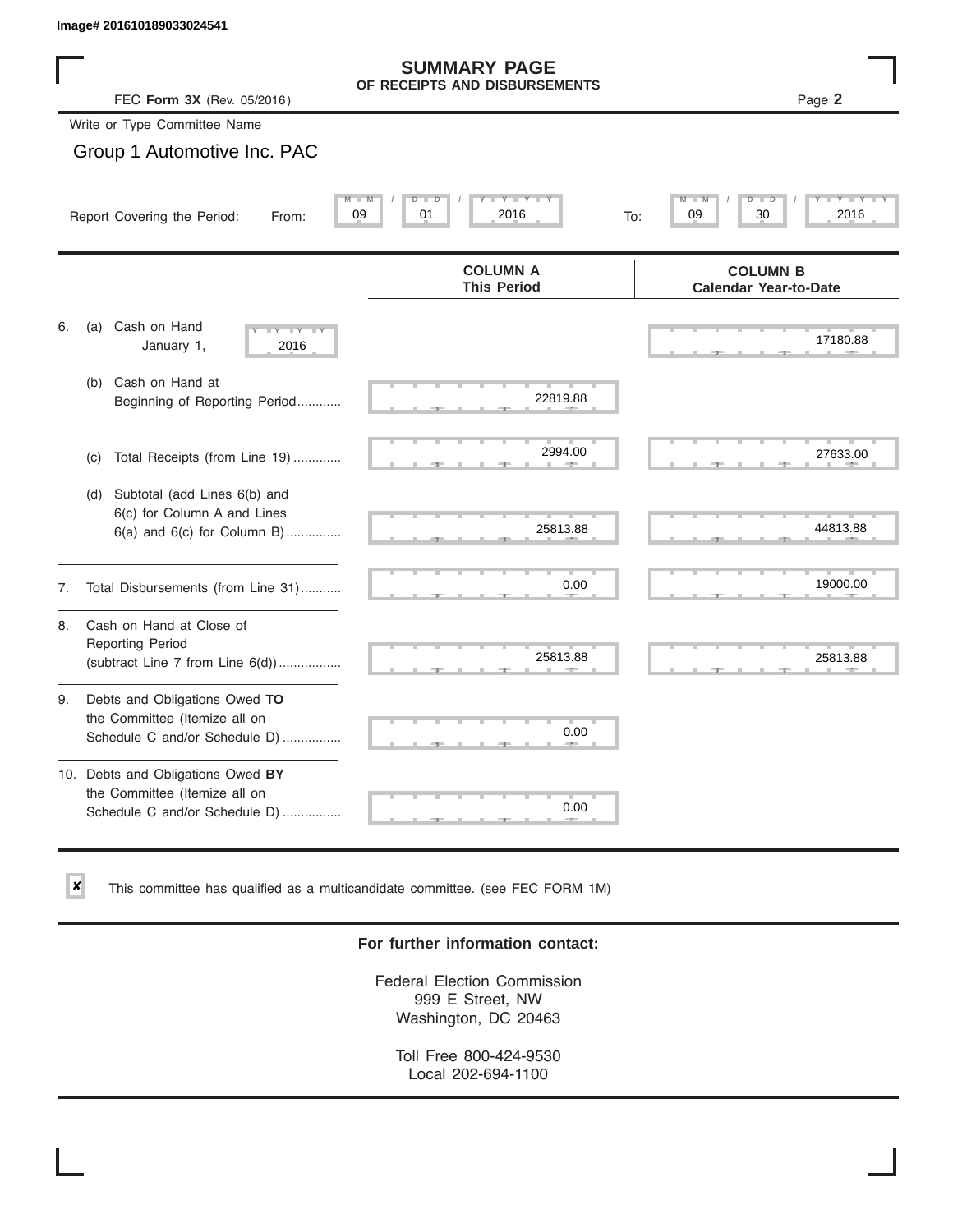### **DETAILED SUMMARY PAGE**

# Group 1 Automotive Inc. PAC

| Image# 201610189033024542                             |                                                          |                                                          |
|-------------------------------------------------------|----------------------------------------------------------|----------------------------------------------------------|
|                                                       | <b>DETAILED SUMMARY PAGE</b>                             |                                                          |
| FEC Form 3X (Rev. 05/2016)                            | of Receipts                                              | Page 3                                                   |
| Write or Type Committee Name                          |                                                          |                                                          |
| Group 1 Automotive Inc. PAC                           |                                                          |                                                          |
| $M$ $M$<br>09<br>Report Covering the Period:<br>From: | $I - Y - I - Y - I - Y$<br>D I<br>ъ<br>01<br>2016<br>To: | M<br><b>LEY LEY LE</b><br>$D$ $\Box$<br>09<br>30<br>2016 |
| I. Receipts                                           | <b>COLUMN A</b><br><b>Total This Period</b>              | <b>COLUMN B</b><br><b>Calendar Year-to-Date</b>          |
| 11. Contributions (other than loans) From:            |                                                          |                                                          |
| Individuals/Persons Other<br>(a)                      |                                                          |                                                          |
| <b>Than Political Committees</b>                      | 2934.00                                                  | 19954.00                                                 |
| Itemized (use Schedule A)<br>(i)                      |                                                          |                                                          |
|                                                       | 60.00                                                    | 7679.00                                                  |
| (iii) TOTAL (add                                      |                                                          |                                                          |
| Lines $11(a)(i)$ and $(ii)$                           | 2994.00                                                  | 27633.00                                                 |
|                                                       |                                                          | 0.00                                                     |
| Political Party Committees<br>(b)                     | 0.00                                                     |                                                          |
| <b>Other Political Committees</b><br>(C)              | 0.00                                                     | 0.00                                                     |
| Total Contributions (add Lines<br>(d)                 |                                                          |                                                          |
| $11(a)(iii)$ , (b), and (c)) (Carry                   |                                                          |                                                          |
|                                                       | 2994.00                                                  | 27633.00                                                 |
| 12. Transfers From Affiliated/Other                   |                                                          |                                                          |
|                                                       | 0.00                                                     | 0.00                                                     |
|                                                       | 0.00                                                     | 0.00                                                     |
|                                                       |                                                          |                                                          |
| 14. Loan Repayments Received                          | 0.00                                                     | 0.00                                                     |
| 15. Offsets To Operating Expenditures                 |                                                          |                                                          |
| (Refunds, Rebates, etc.)                              |                                                          |                                                          |
| (Carry Totals to Line 37, page 5)                     | 0.00                                                     | 0.00                                                     |
| 16. Refunds of Contributions Made                     |                                                          |                                                          |
| to Federal Candidates and Other                       |                                                          |                                                          |
| Political Committees<br>17. Other Federal Receipts    | 0.00                                                     | 0.00                                                     |
|                                                       | 0.00                                                     | 0.00                                                     |
| 18. Transfers from Non-Federal and Levin Funds        |                                                          |                                                          |
| (a) Non-Federal Account                               |                                                          |                                                          |
|                                                       | 0.00                                                     | 0.00                                                     |
|                                                       |                                                          |                                                          |
| (b) Levin Funds (from Schedule H5)                    | 0.00                                                     | 0.00                                                     |
|                                                       |                                                          |                                                          |
| (c) Total Transfers (add $18(a)$ and $18(b)$ )        | 0.00                                                     | 0.00                                                     |
| 19. Total Receipts (add Lines 11(d),                  |                                                          |                                                          |
| 12, 13, 14, 15, 16, 17, and 18(c))                    | 2994.00                                                  | 27633.00                                                 |
| 20. Total Federal Receipts                            |                                                          |                                                          |
| (subtract Line 18(c) from Line 19)▶                   | 2994.00                                                  | 27633.00                                                 |

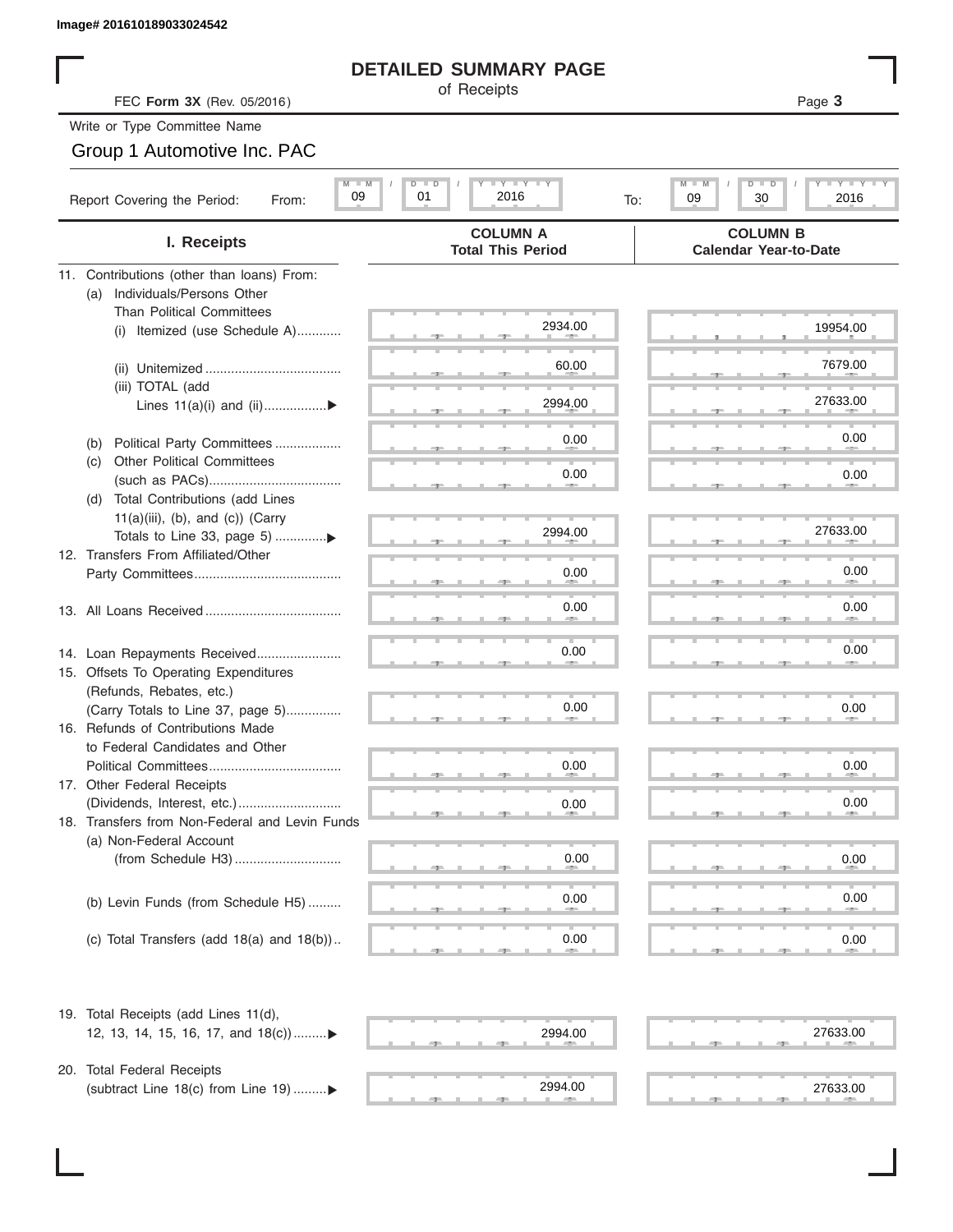I

# **DETAILED SUMMARY PAGE**

of Disbursements

| FEC Form 3X (Rev. 05/2016)                                                                                             |                                             | Page 4                                          |
|------------------------------------------------------------------------------------------------------------------------|---------------------------------------------|-------------------------------------------------|
| II. Disbursements                                                                                                      | <b>COLUMN A</b><br><b>Total This Period</b> | <b>COLUMN B</b><br><b>Calendar Year-to-Date</b> |
| 21. Operating Expenditures:<br>(a) Allocated Federal/Non-Federal<br>Activity (from Schedule H4)                        |                                             |                                                 |
| (i)                                                                                                                    | 0.00                                        | 0.00                                            |
| Non-Federal Share<br>(ii)<br>(b) Other Federal Operating                                                               | 0.00                                        | 0.00                                            |
|                                                                                                                        | 0.00                                        | 0.00                                            |
| (c) Total Operating Expenditures<br>(add 21(a)(i), (a)(ii), and (b))                                                   | 0.00                                        | 0.00                                            |
| 22. Transfers to Affiliated/Other Party                                                                                | 0.00                                        | 0.00                                            |
| 23. Contributions to<br>Federal Candidates/Committees<br>and Other Political Committees                                | 0.00                                        | <b>Allen</b><br>12000.00                        |
| 24. Independent Expenditures                                                                                           | 0.00                                        | 0.00                                            |
| 25. Coordinated Party Expenditures<br>$(52 \text{ U.S.C. }$ § 30116(d))                                                | 0.00                                        | 0.00                                            |
|                                                                                                                        | an a                                        |                                                 |
| 26. Loan Repayments Made                                                                                               | 0.00                                        | 0.00                                            |
| 28. Refunds of Contributions To:<br>(a) Individuals/Persons Other                                                      | 0.00                                        | 0.00                                            |
| Than Political Committees                                                                                              | 0.00                                        | 0.00                                            |
| Political Party Committees<br>(b)<br><b>Other Political Committees</b><br>(c)                                          | 0.00                                        | 0.00                                            |
|                                                                                                                        | 0.00                                        | 0.00                                            |
| <b>Total Contribution Refunds</b><br>(d)<br>(add Lines 28(a), (b), and (c))                                            | 0.00                                        | 0.00                                            |
| 29. Other Disbursements (Including                                                                                     | 0.00                                        | 7000.00                                         |
| 30. Federal Election Activity (52 U.S.C. § 30101(20))<br>(a) Allocated Federal Election Activity<br>(from Schedule H6) |                                             |                                                 |
|                                                                                                                        | 0.00                                        | 0.00                                            |
| Federal Election Activity Paid<br>(b)                                                                                  | 0.00                                        | 0.00                                            |
| Entirely With Federal Funds<br>Total Federal Election Activity (add<br>(C)                                             | 0.00                                        | 0.00                                            |
| Lines $30(a)(i)$ , $30(a)(ii)$ and $30(b))$                                                                            | 0.00                                        | 0.00                                            |
| 31. Total Disbursements (add Lines 21(c), 22,<br>23, 24, 25, 26, 27, 28(d), 29 and 30(c))                              | 0.00                                        | 19000.00                                        |
| 32. Total Federal Disbursements<br>(subtract Line 21(a)(ii) and Line 30(a)(ii)                                         |                                             |                                                 |
|                                                                                                                        | 0.00                                        | 19000.00                                        |
|                                                                                                                        |                                             |                                                 |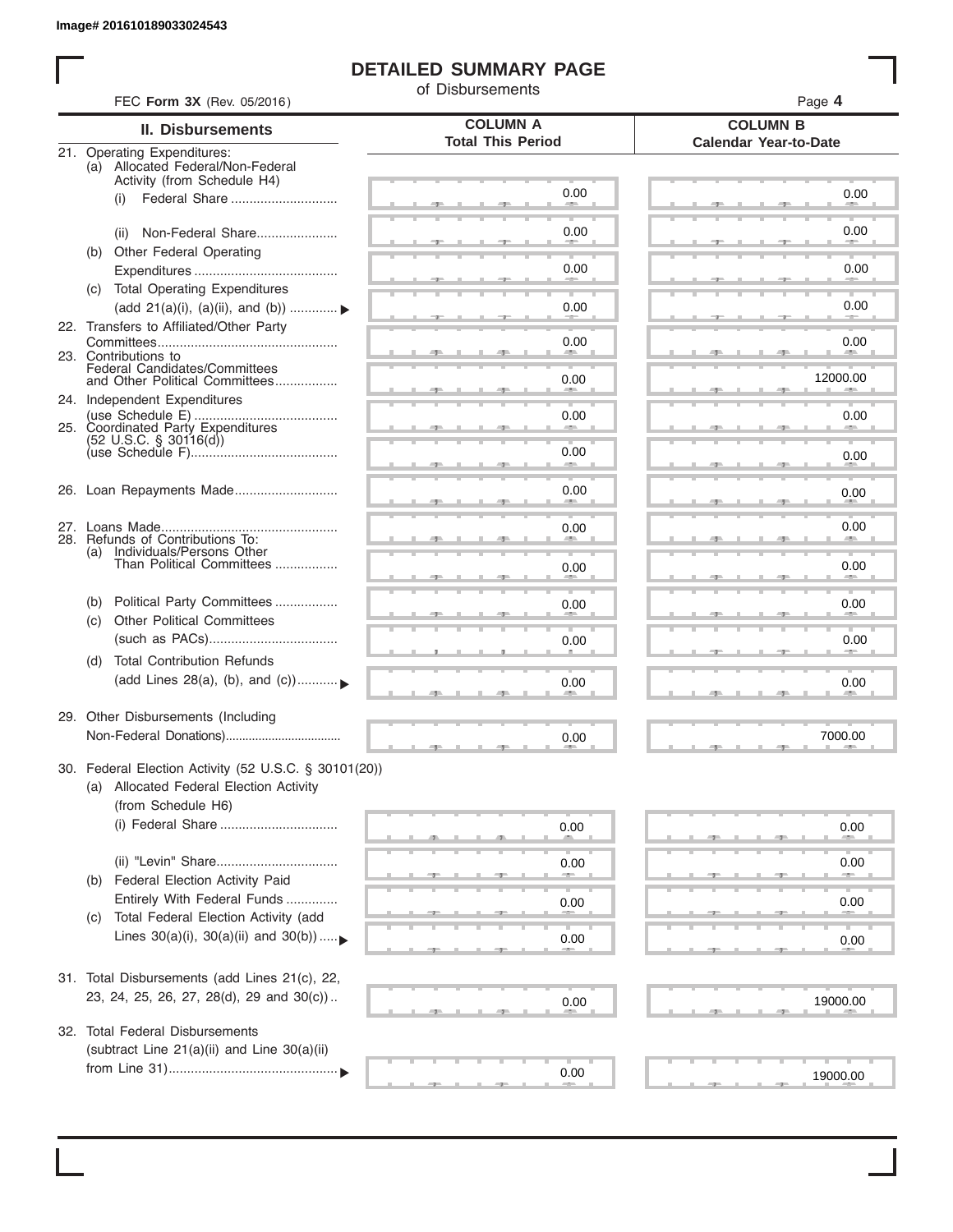I

# **DETAILED SUMMARY PAGE**

of Disbursements

| III. Net Contributions/<br><b>Operating Expenditures</b>                       | <b>COLUMN A</b><br><b>Total This Period</b> | <b>COLUMN B</b><br><b>Calendar Year-to-Date</b> |
|--------------------------------------------------------------------------------|---------------------------------------------|-------------------------------------------------|
| 33. Total Contributions (other than loans)                                     | 2994.00                                     | 27633.00                                        |
| <b>Total Contribution Refunds</b><br>34.                                       | 0.00                                        | 0.00                                            |
| 35. Net Contributions (other than loans)<br>(subtract Line 34 from Line 33)    | 2994.00                                     | 27633.00                                        |
| 36. Total Federal Operating Expenditures<br>(add Line 21(a)(i) and Line 21(b)) | 0.00                                        | 0.00                                            |
| 37. Offsets to Operating Expenditures                                          | 0.00                                        | 0.00                                            |
| 38. Net Operating Expenditures                                                 | 0.00                                        | 0.00                                            |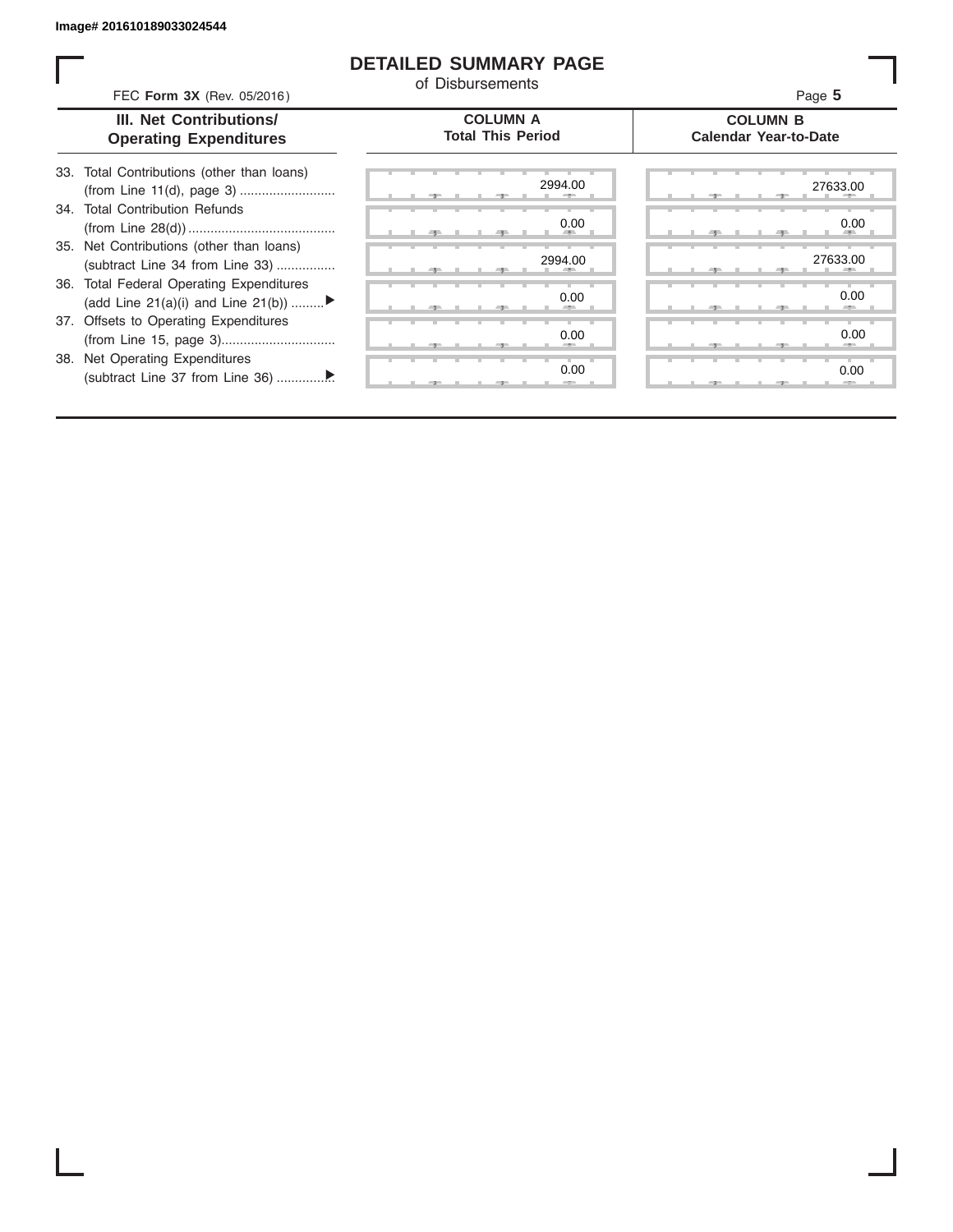|                          | SCHEDULE A (FEC Form 3X) |
|--------------------------|--------------------------|
| <b>ITEMIZED RECEIPTS</b> |                          |

FOR LINE NUMBER:<br>(check only one) Use separate schedule(s)<br>for each category of the<br>Detailed Summary Page Detailed Summary Page 11a 11b 11c<sup>12</sup> ✘

|    |                                                                                                                                                                                                                                                                                         |                    | Detailed Suffifially Fage                                    |                      | 13            | 14                                                        | 15<br>16<br>17                     |  |  |  |  |
|----|-----------------------------------------------------------------------------------------------------------------------------------------------------------------------------------------------------------------------------------------------------------------------------------------|--------------------|--------------------------------------------------------------|----------------------|---------------|-----------------------------------------------------------|------------------------------------|--|--|--|--|
|    | Any information copied from such Reports and Statements may not be sold or used by any person for the purpose of soliciting contributions<br>or for commercial purposes, other than using the name and address of any political committee to solicit contributions from such committee. |                    |                                                              |                      |               |                                                           |                                    |  |  |  |  |
|    | NAME OF COMMITTEE (In Full)<br>Group 1 Automotive Inc. PAC                                                                                                                                                                                                                              |                    |                                                              |                      |               |                                                           |                                    |  |  |  |  |
|    | Full Name of Individual (Last, First, Middle Initial) or Full Organization Name                                                                                                                                                                                                         |                    |                                                              |                      |               |                                                           |                                    |  |  |  |  |
| А. | Laws, Kerry, , ,                                                                                                                                                                                                                                                                        |                    | Date of Receipt                                              |                      |               |                                                           |                                    |  |  |  |  |
|    | Mailing Address 817 N.W. 39th Street                                                                                                                                                                                                                                                    |                    |                                                              |                      | $M - M$<br>09 | $\overline{\mathsf{D}}$<br>$\overline{\phantom{a}}$<br>30 | $Y = Y$<br>2016                    |  |  |  |  |
|    | City                                                                                                                                                                                                                                                                                    | <b>State</b><br>OK | Zip Code                                                     |                      |               | Transaction ID: 1303138                                   |                                    |  |  |  |  |
|    | Oklahoma City                                                                                                                                                                                                                                                                           |                    | 73118                                                        |                      |               |                                                           | Amount of Each Receipt this Period |  |  |  |  |
|    | FEC ID number of contributing<br>federal political committee.                                                                                                                                                                                                                           | C                  |                                                              |                      |               |                                                           | 30.00                              |  |  |  |  |
|    | Name of Employer (for Individual)                                                                                                                                                                                                                                                       |                    | Occupation (for Individual)                                  |                      |               | Memo Item                                                 |                                    |  |  |  |  |
|    | Group 1 Automotive, Inc.                                                                                                                                                                                                                                                                |                    | Assoc VP HR                                                  |                      |               |                                                           |                                    |  |  |  |  |
|    | Receipt For:                                                                                                                                                                                                                                                                            |                    | Aggregate Year-to-Date ▼                                     |                      |               |                                                           |                                    |  |  |  |  |
|    | Primary<br>General                                                                                                                                                                                                                                                                      |                    |                                                              |                      |               |                                                           |                                    |  |  |  |  |
|    | Other (specify) $\blacktriangledown$                                                                                                                                                                                                                                                    |                    |                                                              | 270.00               |               |                                                           |                                    |  |  |  |  |
|    | Full Name of Individual (Last, First, Middle Initial) or Full Organization Name                                                                                                                                                                                                         |                    |                                                              |                      |               |                                                           |                                    |  |  |  |  |
|    | <b>B.</b> Roth, Sheila, , ,                                                                                                                                                                                                                                                             |                    |                                                              |                      |               | Date of Receipt                                           |                                    |  |  |  |  |
|    | Mailing Address 13346 Clayton Hill Drive                                                                                                                                                                                                                                                |                    |                                                              |                      | 09            | D<br>$\Box$<br>30                                         | Y L Y L<br>2016                    |  |  |  |  |
|    | City                                                                                                                                                                                                                                                                                    | <b>State</b>       | Zip Code                                                     |                      |               | Transaction ID: 1303657                                   |                                    |  |  |  |  |
|    | Houston                                                                                                                                                                                                                                                                                 | <b>TX</b>          | 77041                                                        |                      |               |                                                           | Amount of Each Receipt this Period |  |  |  |  |
|    | FEC ID number of contributing<br>federal political committee.                                                                                                                                                                                                                           | С                  |                                                              |                      |               |                                                           | 25.00                              |  |  |  |  |
|    | Name of Employer (for Individual)<br>Group 1 Automotive, Inc.                                                                                                                                                                                                                           |                    | Occupation (for Individual)<br><b>Mgr Investor Relations</b> |                      |               | Memo Item                                                 |                                    |  |  |  |  |
|    | Receipt For:                                                                                                                                                                                                                                                                            |                    | Aggregate Year-to-Date ▼                                     |                      |               |                                                           |                                    |  |  |  |  |
|    | Primary<br>General                                                                                                                                                                                                                                                                      |                    |                                                              |                      |               |                                                           |                                    |  |  |  |  |
|    | Other (specify) $\blacktriangledown$                                                                                                                                                                                                                                                    |                    |                                                              | 425.00               |               |                                                           |                                    |  |  |  |  |
|    | Full Name of Individual (Last, First, Middle Initial) or Full Organization Name<br>Frazier, Ricky, , ,                                                                                                                                                                                  |                    |                                                              |                      |               | Date of Receipt                                           |                                    |  |  |  |  |
|    | Mailing Address 43 West Twinberry Place                                                                                                                                                                                                                                                 |                    |                                                              |                      | $M - M$<br>09 | $D$ $\Box$ $D$<br>30                                      | $Y = Y = Y$<br>т<br>2016           |  |  |  |  |
|    | City                                                                                                                                                                                                                                                                                    | <b>State</b>       | Zip Code                                                     |                      |               | Transaction ID: 1307655                                   |                                    |  |  |  |  |
|    | The Woodlands                                                                                                                                                                                                                                                                           | <b>TX</b>          | 77381                                                        |                      |               |                                                           | Amount of Each Receipt this Period |  |  |  |  |
|    | FEC ID number of contributing<br>federal political committee.                                                                                                                                                                                                                           | С                  |                                                              |                      |               |                                                           | 42.00                              |  |  |  |  |
|    | Name of Employer (for Individual)                                                                                                                                                                                                                                                       |                    | Occupation (for Individual)                                  |                      |               | Memo Item                                                 |                                    |  |  |  |  |
|    | Munday Mazda                                                                                                                                                                                                                                                                            |                    | Gen Sales Mgr                                                |                      |               |                                                           |                                    |  |  |  |  |
|    | Receipt For:                                                                                                                                                                                                                                                                            |                    | Aggregate Year-to-Date ▼                                     |                      |               |                                                           |                                    |  |  |  |  |
|    | Primary<br>General                                                                                                                                                                                                                                                                      |                    |                                                              |                      |               |                                                           |                                    |  |  |  |  |
|    | Other (specify)                                                                                                                                                                                                                                                                         |                    |                                                              | 357.00<br><b>AND</b> |               |                                                           |                                    |  |  |  |  |
|    |                                                                                                                                                                                                                                                                                         |                    |                                                              |                      |               | 一                                                         | 97.00                              |  |  |  |  |

PAGE 6 OF 18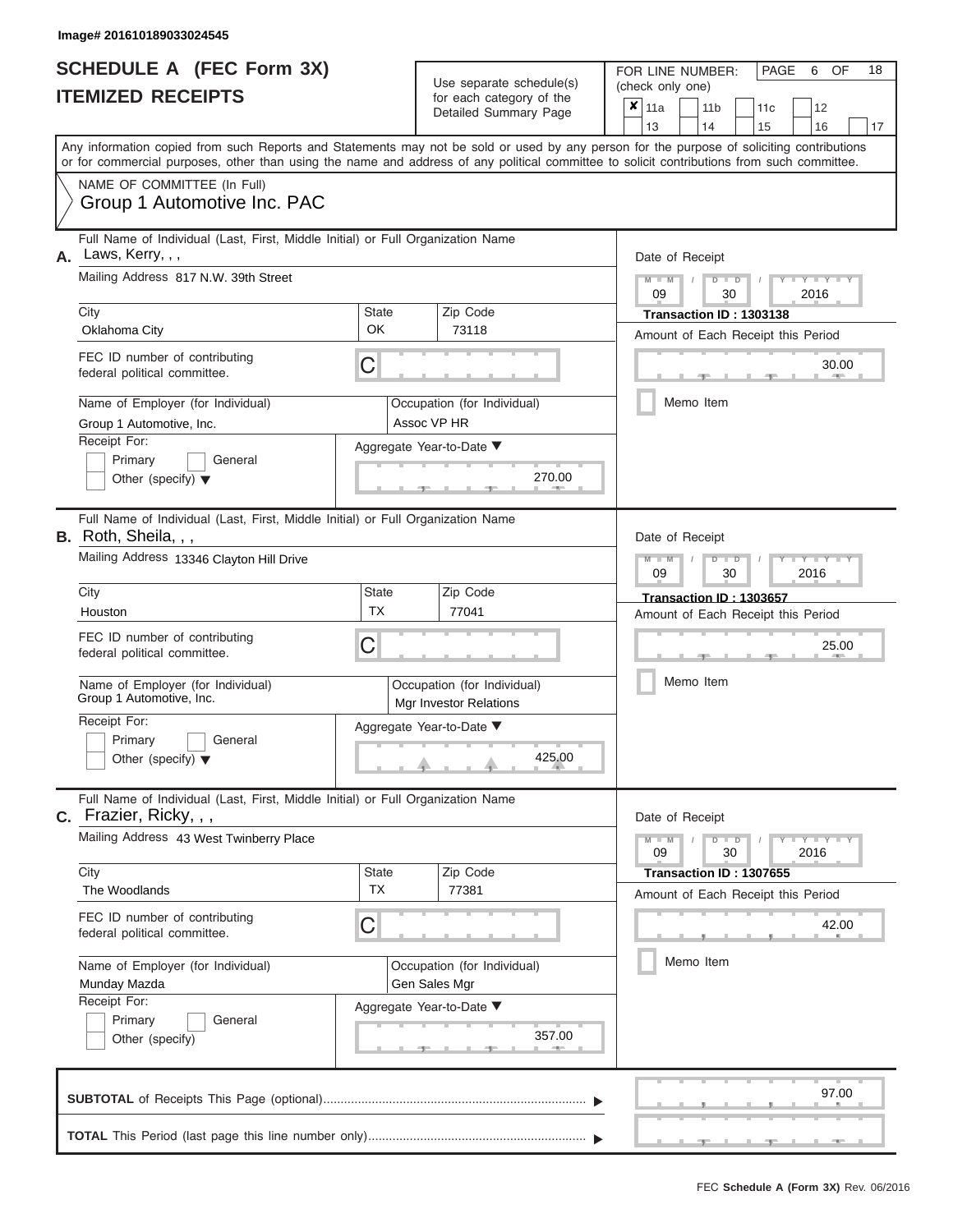|    | <b>SCHEDULE A (FEC Form 3X)</b><br><b>ITEMIZED RECEIPTS</b>                                                                                                                                                                                                                             |                 | Use separate schedule(s)<br>for each category of the | 18<br>PAGE<br>7 OF<br>FOR LINE NUMBER:<br>(check only one)                                                                     |  |  |  |  |  |  |  |  |  |
|----|-----------------------------------------------------------------------------------------------------------------------------------------------------------------------------------------------------------------------------------------------------------------------------------------|-----------------|------------------------------------------------------|--------------------------------------------------------------------------------------------------------------------------------|--|--|--|--|--|--|--|--|--|
|    |                                                                                                                                                                                                                                                                                         |                 | Detailed Summary Page                                | $x \mid$ 11a<br>12<br>11 <sub>b</sub><br>11c                                                                                   |  |  |  |  |  |  |  |  |  |
|    | Any information copied from such Reports and Statements may not be sold or used by any person for the purpose of soliciting contributions<br>or for commercial purposes, other than using the name and address of any political committee to solicit contributions from such committee. |                 |                                                      | 13<br>14<br>15<br>16<br>17                                                                                                     |  |  |  |  |  |  |  |  |  |
|    | NAME OF COMMITTEE (In Full)                                                                                                                                                                                                                                                             |                 |                                                      |                                                                                                                                |  |  |  |  |  |  |  |  |  |
|    | Group 1 Automotive Inc. PAC                                                                                                                                                                                                                                                             |                 |                                                      |                                                                                                                                |  |  |  |  |  |  |  |  |  |
| А. | Full Name of Individual (Last, First, Middle Initial) or Full Organization Name<br>Potter, Neil, , ,                                                                                                                                                                                    | Date of Receipt |                                                      |                                                                                                                                |  |  |  |  |  |  |  |  |  |
|    | Mailing Address 8343 Winecup Hill                                                                                                                                                                                                                                                       |                 |                                                      | $M - M$<br>$\mathbf{I} = \mathbf{Y} - \mathbf{I} = \mathbf{Y} - \mathbf{I} - \mathbf{Y}$<br>$D$ $\Box$ $D$<br>2016<br>09<br>30 |  |  |  |  |  |  |  |  |  |
|    | City                                                                                                                                                                                                                                                                                    | State           | Zip Code                                             | Transaction ID: 1307656                                                                                                        |  |  |  |  |  |  |  |  |  |
|    | San Antonio                                                                                                                                                                                                                                                                             | <b>TX</b>       | 78256                                                | Amount of Each Receipt this Period                                                                                             |  |  |  |  |  |  |  |  |  |
|    | FEC ID number of contributing<br>federal political committee.                                                                                                                                                                                                                           | C               |                                                      | 80.00                                                                                                                          |  |  |  |  |  |  |  |  |  |
|    | Name of Employer (for Individual)                                                                                                                                                                                                                                                       |                 | Occupation (for Individual)                          | Memo Item                                                                                                                      |  |  |  |  |  |  |  |  |  |
|    | Mercedes Benz of Boerne                                                                                                                                                                                                                                                                 |                 | General Mgr                                          |                                                                                                                                |  |  |  |  |  |  |  |  |  |
|    | Receipt For:                                                                                                                                                                                                                                                                            |                 | Aggregate Year-to-Date ▼                             |                                                                                                                                |  |  |  |  |  |  |  |  |  |
|    | Primary<br>General                                                                                                                                                                                                                                                                      |                 |                                                      |                                                                                                                                |  |  |  |  |  |  |  |  |  |
|    | Other (specify) $\blacktriangledown$                                                                                                                                                                                                                                                    |                 | 720.00                                               |                                                                                                                                |  |  |  |  |  |  |  |  |  |
|    | Full Name of Individual (Last, First, Middle Initial) or Full Organization Name<br><b>B.</b> Kenningham, Daryl, , ,                                                                                                                                                                     |                 |                                                      | Date of Receipt                                                                                                                |  |  |  |  |  |  |  |  |  |
|    | Mailing Address 11625 Blalock Forest St.                                                                                                                                                                                                                                                |                 |                                                      | $M - M$<br>Y I Y I<br>$D$ $D$                                                                                                  |  |  |  |  |  |  |  |  |  |
|    |                                                                                                                                                                                                                                                                                         | <b>State</b>    | Zip Code                                             | 09<br>30<br>2016                                                                                                               |  |  |  |  |  |  |  |  |  |
|    | City<br>Houston                                                                                                                                                                                                                                                                         | <b>TX</b>       | 77024                                                | <b>Transaction ID: PR125024125511</b><br>Amount of Each Receipt this Period                                                    |  |  |  |  |  |  |  |  |  |
|    | FEC ID number of contributing                                                                                                                                                                                                                                                           |                 |                                                      |                                                                                                                                |  |  |  |  |  |  |  |  |  |
|    | federal political committee.                                                                                                                                                                                                                                                            | C               |                                                      | 100.00                                                                                                                         |  |  |  |  |  |  |  |  |  |
|    |                                                                                                                                                                                                                                                                                         |                 |                                                      | Memo Item                                                                                                                      |  |  |  |  |  |  |  |  |  |
|    | Name of Employer (for Individual)<br>Management Co-McCall Cent Reg                                                                                                                                                                                                                      |                 | Occupation (for Individual)<br><b>REG VP</b>         |                                                                                                                                |  |  |  |  |  |  |  |  |  |
|    | Receipt For:                                                                                                                                                                                                                                                                            |                 | Aggregate Year-to-Date ▼                             |                                                                                                                                |  |  |  |  |  |  |  |  |  |
|    | <b>Primary</b><br>General                                                                                                                                                                                                                                                               |                 |                                                      | P/R Deduction (\$50.00 Weekly)                                                                                                 |  |  |  |  |  |  |  |  |  |
|    | Other (specify) $\blacktriangledown$                                                                                                                                                                                                                                                    |                 | 900.00                                               |                                                                                                                                |  |  |  |  |  |  |  |  |  |
|    | Full Name of Individual (Last, First, Middle Initial) or Full Organization Name<br><b>C.</b> Lukehart, John, , ,                                                                                                                                                                        |                 |                                                      | Date of Receipt                                                                                                                |  |  |  |  |  |  |  |  |  |
|    | Mailing Address 7089 Corintia St.                                                                                                                                                                                                                                                       |                 |                                                      | $M - M$<br>Y FY FY FY<br>$D$ $D$<br>09<br>30<br>2016                                                                           |  |  |  |  |  |  |  |  |  |
|    | City                                                                                                                                                                                                                                                                                    | State           | Zip Code                                             | <b>Transaction ID: PR125024225511</b>                                                                                          |  |  |  |  |  |  |  |  |  |
|    | Carlsbad                                                                                                                                                                                                                                                                                | CA              | 92009                                                | Amount of Each Receipt this Period                                                                                             |  |  |  |  |  |  |  |  |  |
|    | FEC ID number of contributing                                                                                                                                                                                                                                                           | C               |                                                      | 80.00                                                                                                                          |  |  |  |  |  |  |  |  |  |
|    | federal political committee.                                                                                                                                                                                                                                                            |                 |                                                      |                                                                                                                                |  |  |  |  |  |  |  |  |  |
|    | Name of Employer (for Individual)                                                                                                                                                                                                                                                       |                 | Occupation (for Individual)                          | Memo Item                                                                                                                      |  |  |  |  |  |  |  |  |  |
|    | Miller Automotive Group Inc                                                                                                                                                                                                                                                             |                 | <b>Market Director</b>                               |                                                                                                                                |  |  |  |  |  |  |  |  |  |
|    | Receipt For:                                                                                                                                                                                                                                                                            |                 | Aggregate Year-to-Date ▼                             |                                                                                                                                |  |  |  |  |  |  |  |  |  |
|    | Primary<br>General<br>Other (specify)                                                                                                                                                                                                                                                   |                 | 720.00                                               | P/R Deduction (\$40.00 Weekly)                                                                                                 |  |  |  |  |  |  |  |  |  |
|    |                                                                                                                                                                                                                                                                                         |                 | <b>ARCHITECT</b>                                     |                                                                                                                                |  |  |  |  |  |  |  |  |  |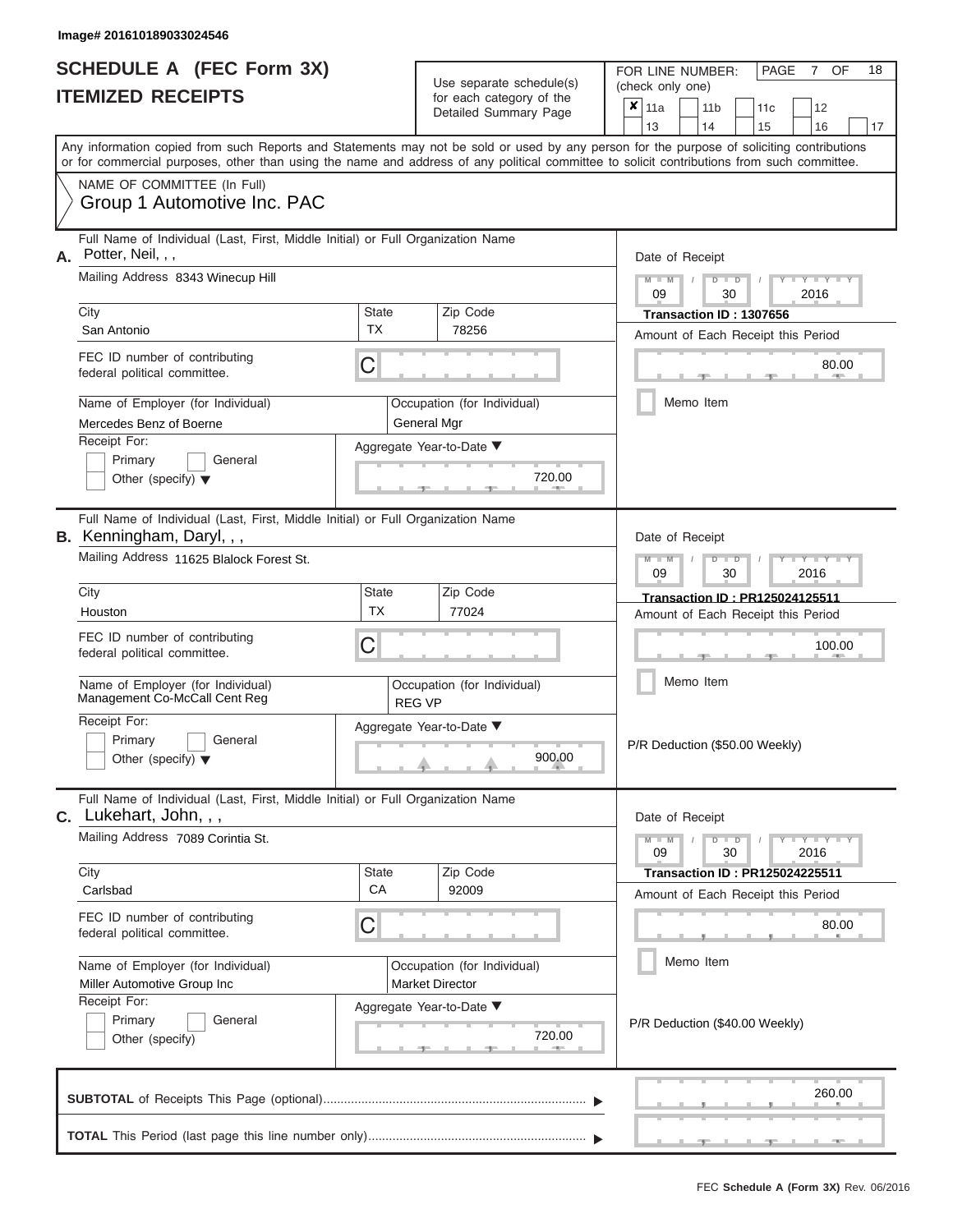|                          | <b>SCHEDULE A (FEC Form 3X)</b> |
|--------------------------|---------------------------------|
| <b>ITEMIZED RECEIPTS</b> |                                 |

FOR LINE NUMBER:<br>(check only one) Use separate schedule(s)<br>for each category of the

|    |                                                                                                                                                 |                    |  | ivi vavii valvyviy vi liiv<br>Detailed Summary Page    | x | 11a             |  | 11 <sub>b</sub><br>14                  | 11c                                   | 12                                                                                                |    |
|----|-------------------------------------------------------------------------------------------------------------------------------------------------|--------------------|--|--------------------------------------------------------|---|-----------------|--|----------------------------------------|---------------------------------------|---------------------------------------------------------------------------------------------------|----|
|    | 13<br>Any information copied from such Reports and Statements may not be sold or used by any person for the purpose of soliciting contributions |                    |  |                                                        |   |                 |  |                                        | 15                                    | 16                                                                                                | 17 |
|    | or for commercial purposes, other than using the name and address of any political committee to solicit contributions from such committee.      |                    |  |                                                        |   |                 |  |                                        |                                       |                                                                                                   |    |
|    | NAME OF COMMITTEE (In Full)                                                                                                                     |                    |  |                                                        |   |                 |  |                                        |                                       |                                                                                                   |    |
|    | Group 1 Automotive Inc. PAC                                                                                                                     |                    |  |                                                        |   |                 |  |                                        |                                       |                                                                                                   |    |
|    | Full Name of Individual (Last, First, Middle Initial) or Full Organization Name<br>Hammett, Sheryl, , ,                                         |                    |  |                                                        |   |                 |  |                                        |                                       |                                                                                                   |    |
| Α. | Mailing Address 136 John Chisholm                                                                                                               |                    |  |                                                        |   | Date of Receipt |  |                                        |                                       |                                                                                                   |    |
|    | Rd.                                                                                                                                             |                    |  |                                                        |   | $M - M$<br>09   |  | $D$ $D$<br>30                          |                                       | $Y - Y - I$<br>2016                                                                               |    |
|    | City                                                                                                                                            | State              |  | Zip Code                                               |   |                 |  |                                        | <b>Transaction ID: PR125024325511</b> |                                                                                                   |    |
|    | Weatherford                                                                                                                                     | <b>TX</b>          |  | 76087                                                  |   |                 |  |                                        | Amount of Each Receipt this Period    |                                                                                                   |    |
|    | FEC ID number of contributing<br>federal political committee.                                                                                   | С                  |  |                                                        |   |                 |  |                                        |                                       | 30.00<br><b>ARCHITECT</b>                                                                         |    |
|    | Name of Employer (for Individual)<br>Group 1 Automotive, Inc.                                                                                   | Dir IT             |  | Occupation (for Individual)                            |   |                 |  | Memo Item                              |                                       |                                                                                                   |    |
|    | Receipt For:                                                                                                                                    |                    |  | Aggregate Year-to-Date ▼                               |   |                 |  |                                        |                                       |                                                                                                   |    |
|    | Primary<br>General                                                                                                                              |                    |  |                                                        |   |                 |  |                                        | P/R Deduction (\$15.00 Weekly)        |                                                                                                   |    |
|    | Other (specify) $\blacktriangledown$                                                                                                            |                    |  | 270.00<br>$-1$                                         |   |                 |  |                                        |                                       |                                                                                                   |    |
|    | Full Name of Individual (Last, First, Middle Initial) or Full Organization Name<br>B. Balsam, Michael, , ,                                      |                    |  |                                                        |   | Date of Receipt |  |                                        |                                       |                                                                                                   |    |
|    | Mailing Address 7323 Starbridge Dr.                                                                                                             |                    |  |                                                        |   | $M - M$         |  | $D$ $D$                                |                                       | $Y = Y$                                                                                           |    |
|    |                                                                                                                                                 |                    |  |                                                        |   | 09              |  | 30                                     |                                       | 2016                                                                                              |    |
|    | City<br>Houston                                                                                                                                 | State<br><b>TX</b> |  | Zip Code<br>77095                                      |   |                 |  |                                        | Transaction ID: PR125024425511        |                                                                                                   |    |
|    |                                                                                                                                                 |                    |  |                                                        |   |                 |  |                                        | Amount of Each Receipt this Period    |                                                                                                   |    |
|    | FEC ID number of contributing<br>federal political committee.                                                                                   | С                  |  |                                                        |   |                 |  |                                        |                                       | 50.00                                                                                             |    |
|    | Name of Employer (for Individual)<br>Management Co-McCall Cent Reg                                                                              |                    |  | Occupation (for Individual)<br><b>Training Manager</b> |   |                 |  | Memo Item                              |                                       |                                                                                                   |    |
|    | Receipt For:                                                                                                                                    |                    |  | Aggregate Year-to-Date ▼                               |   |                 |  |                                        |                                       |                                                                                                   |    |
|    | Primary<br>General<br>Other (specify) $\blacktriangledown$                                                                                      |                    |  | 450.00                                                 |   |                 |  |                                        | P/R Deduction (\$25.00 Weekly)        |                                                                                                   |    |
|    | Full Name of Individual (Last, First, Middle Initial) or Full Organization Name<br>$C.$ Bush, Jerry, , ,                                        |                    |  |                                                        |   | Date of Receipt |  |                                        |                                       |                                                                                                   |    |
|    | Mailing Address 3911 Canyon Bluff Ct                                                                                                            |                    |  |                                                        |   | $M - M$<br>09   |  | $\overline{D}$<br>$\blacksquare$<br>30 |                                       | $\blacksquare$ $\blacksquare$ $\blacksquare$ $\blacksquare$ $\blacksquare$ $\blacksquare$<br>2016 |    |
|    | City                                                                                                                                            | State              |  | Zip Code                                               |   |                 |  |                                        | <b>Transaction ID: PR125024525511</b> |                                                                                                   |    |
|    | Houston                                                                                                                                         | <b>TX</b>          |  | 77059                                                  |   |                 |  |                                        | Amount of Each Receipt this Period    |                                                                                                   |    |
|    | FEC ID number of contributing<br>federal political committee.                                                                                   | С                  |  |                                                        |   |                 |  |                                        |                                       | 50.00                                                                                             |    |
|    | Name of Employer (for Individual)                                                                                                               |                    |  | Occupation (for Individual)                            |   |                 |  | Memo Item                              |                                       |                                                                                                   |    |
|    | <b>Sterling McCall Toyota</b>                                                                                                                   |                    |  | General Mgr                                            |   |                 |  |                                        |                                       |                                                                                                   |    |
|    | Receipt For:<br>Primary<br>General                                                                                                              |                    |  | Aggregate Year-to-Date ▼                               |   |                 |  |                                        | P/R Deduction (\$50.00 Weekly)        |                                                                                                   |    |
|    | Other (specify)                                                                                                                                 |                    |  | 850.00                                                 |   |                 |  |                                        |                                       |                                                                                                   |    |
|    |                                                                                                                                                 |                    |  |                                                        |   |                 |  |                                        |                                       | 130.00                                                                                            |    |
|    |                                                                                                                                                 |                    |  |                                                        |   |                 |  |                                        |                                       |                                                                                                   |    |
|    |                                                                                                                                                 |                    |  |                                                        |   |                 |  |                                        |                                       |                                                                                                   |    |

PAGE 8 OF 18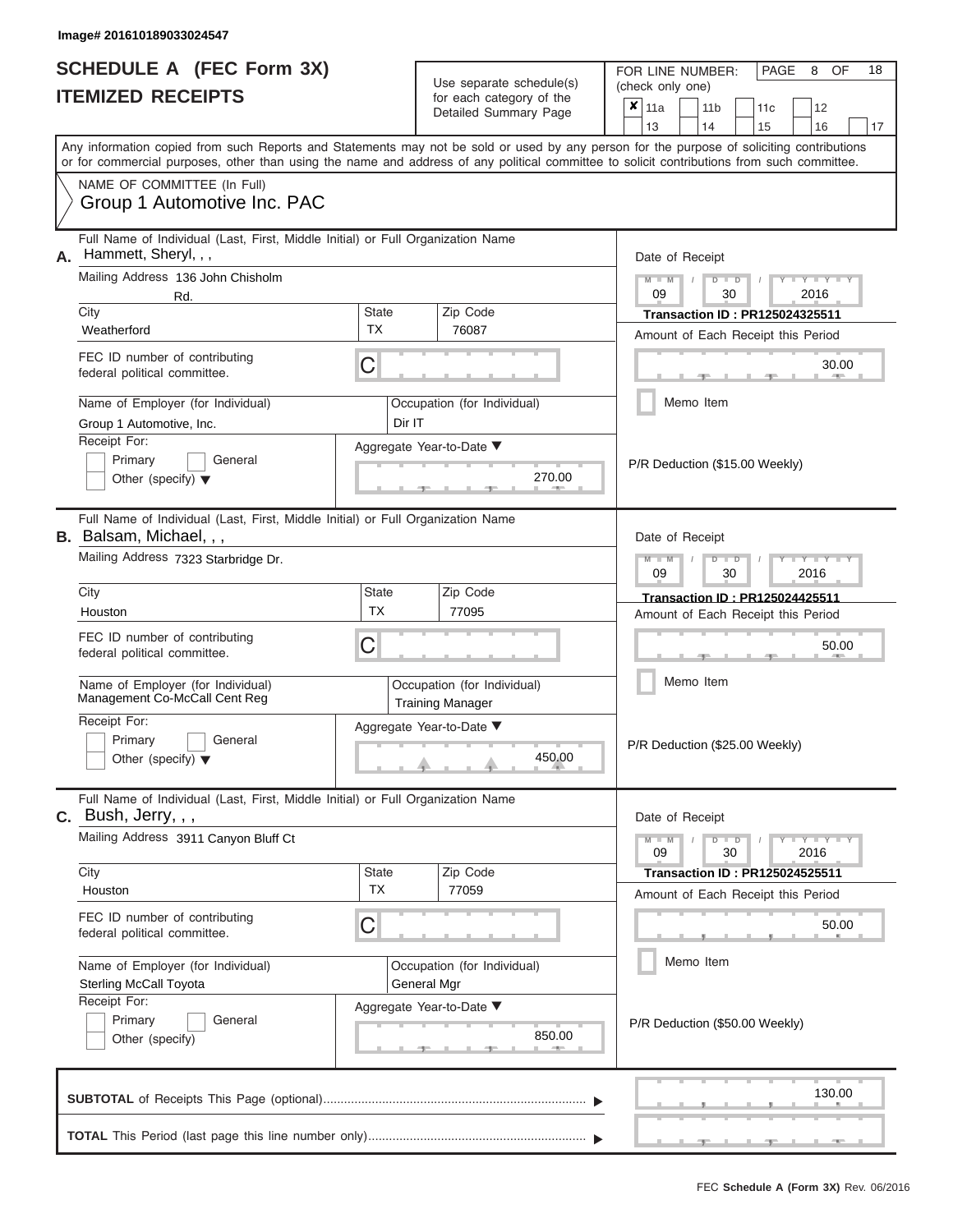| <b>SCHEDULE A (FEC Form 3X)</b> |  |  |
|---------------------------------|--|--|
| <b>ITEMIZED RECEIPTS</b>        |  |  |

FOR LINE NUMBER: PAGE<br>
(check only one) Use separate schedule(s)

|                         | <u>IIEMIZED REVEIFIJ</u>                                                                                                                                                                                                                                                                |                    | for each category of the<br>Detailed Summary Page |               |                                | $\pmb{\times}$<br>11a |  | 11 <sub>b</sub> |    | 11c                                   |      | 12                      |    |  |
|-------------------------|-----------------------------------------------------------------------------------------------------------------------------------------------------------------------------------------------------------------------------------------------------------------------------------------|--------------------|---------------------------------------------------|---------------|--------------------------------|-----------------------|--|-----------------|----|---------------------------------------|------|-------------------------|----|--|
|                         |                                                                                                                                                                                                                                                                                         |                    |                                                   |               |                                | 13                    |  | 14              |    | 15                                    |      | 16                      | 17 |  |
|                         | Any information copied from such Reports and Statements may not be sold or used by any person for the purpose of soliciting contributions<br>or for commercial purposes, other than using the name and address of any political committee to solicit contributions from such committee. |                    |                                                   |               |                                |                       |  |                 |    |                                       |      |                         |    |  |
|                         | NAME OF COMMITTEE (In Full)                                                                                                                                                                                                                                                             |                    |                                                   |               |                                |                       |  |                 |    |                                       |      |                         |    |  |
|                         | Group 1 Automotive Inc. PAC                                                                                                                                                                                                                                                             |                    |                                                   |               |                                |                       |  |                 |    |                                       |      |                         |    |  |
| А.                      | Full Name of Individual (Last, First, Middle Initial) or Full Organization Name<br>Kimball, Charles, , ,                                                                                                                                                                                |                    |                                                   |               |                                | Date of Receipt       |  |                 |    |                                       |      |                         |    |  |
|                         | Mailing Address 12917 Bright Sky<br>Overlook                                                                                                                                                                                                                                            |                    |                                                   |               |                                | $M - M$<br>09         |  | $D$ $\Box$ $D$  | 30 |                                       |      | $Y - Y - Y$<br>2016     |    |  |
| City                    |                                                                                                                                                                                                                                                                                         | State<br><b>TX</b> | Zip Code                                          |               |                                |                       |  |                 |    | <b>Transaction ID: PR125024825511</b> |      |                         |    |  |
| Austin                  |                                                                                                                                                                                                                                                                                         |                    | 78732-2019                                        |               |                                |                       |  |                 |    | Amount of Each Receipt this Period    |      |                         |    |  |
|                         | FEC ID number of contributing<br>federal political committee.                                                                                                                                                                                                                           | $\mathsf C$        |                                                   |               |                                |                       |  |                 |    |                                       |      | 100.00<br>$\sim 0.01$   |    |  |
| Town North Nissan       | Name of Employer (for Individual)                                                                                                                                                                                                                                                       |                    | Occupation (for Individual)<br>General Mgr        |               |                                |                       |  | Memo Item       |    |                                       |      |                         |    |  |
| Receipt For:            |                                                                                                                                                                                                                                                                                         |                    | Aggregate Year-to-Date ▼                          |               |                                |                       |  |                 |    |                                       |      |                         |    |  |
| Primary                 | General<br>Other (specify) $\blacktriangledown$                                                                                                                                                                                                                                         |                    |                                                   | 900.00        | P/R Deduction (\$50.00 Weekly) |                       |  |                 |    |                                       |      |                         |    |  |
| B. Keys, Brady, , ,     | Full Name of Individual (Last, First, Middle Initial) or Full Organization Name                                                                                                                                                                                                         |                    |                                                   |               | Date of Receipt                |                       |  |                 |    |                                       |      |                         |    |  |
|                         | Mailing Address 4414 121st St.                                                                                                                                                                                                                                                          |                    |                                                   |               |                                | $M - M$<br>09         |  | $D$ $D$         | 30 |                                       | 2016 | $T - Y = T - Y = T - Y$ |    |  |
| City                    |                                                                                                                                                                                                                                                                                         | State              | Zip Code                                          |               |                                |                       |  |                 |    | <b>Transaction ID: PR125025125511</b> |      |                         |    |  |
| Lubbock                 |                                                                                                                                                                                                                                                                                         | <b>TX</b>          | 79424                                             |               |                                |                       |  |                 |    | Amount of Each Receipt this Period    |      |                         |    |  |
|                         | FEC ID number of contributing<br>federal political committee.                                                                                                                                                                                                                           | C                  |                                                   |               |                                |                       |  |                 |    |                                       |      | 50.00                   |    |  |
|                         | Name of Employer (for Individual)<br>Gene Messer Toyota                                                                                                                                                                                                                                 |                    | Occupation (for Individual)<br>General Mgr        |               |                                |                       |  | Memo Item       |    |                                       |      |                         |    |  |
| Receipt For:<br>Primary | General<br>Other (specify) $\blacktriangledown$                                                                                                                                                                                                                                         |                    | Aggregate Year-to-Date ▼<br>450.00                |               | P/R Deduction (\$25.00 Weekly) |                       |  |                 |    |                                       |      |                         |    |  |
|                         | Full Name of Individual (Last, First, Middle Initial) or Full Organization Name<br><b>C.</b> Hopkins Jr, John, $,$                                                                                                                                                                      |                    |                                                   |               |                                | Date of Receipt       |  |                 |    |                                       |      |                         |    |  |
|                         | Mailing Address 7066 Imperial Way                                                                                                                                                                                                                                                       |                    |                                                   |               |                                | $M - M$<br>09         |  | $D$ $\Box$ $D$  | 30 |                                       | 2016 | $Y - Y - Y - Y - Y$     |    |  |
| City                    |                                                                                                                                                                                                                                                                                         | <b>State</b>       | Zip Code                                          |               |                                |                       |  |                 |    | <b>Transaction ID: PR125025325511</b> |      |                         |    |  |
| Columbus                |                                                                                                                                                                                                                                                                                         | GA                 | 31904                                             |               |                                |                       |  |                 |    | Amount of Each Receipt this Period    |      |                         |    |  |
|                         | FEC ID number of contributing<br>federal political committee.                                                                                                                                                                                                                           | C                  |                                                   |               |                                |                       |  |                 |    |                                       |      | 50.00                   |    |  |
|                         | Name of Employer (for Individual)<br>Rivertown Toyota/Scion                                                                                                                                                                                                                             |                    | Occupation (for Individual)<br>General Mgr        |               |                                |                       |  | Memo Item       |    |                                       |      |                         |    |  |
| Receipt For:<br>Primary | General<br>Other (specify)                                                                                                                                                                                                                                                              |                    | Aggregate Year-to-Date ▼                          | 450.00<br>$-$ |                                |                       |  |                 |    | P/R Deduction (\$25.00 Weekly)        |      |                         |    |  |
|                         |                                                                                                                                                                                                                                                                                         |                    |                                                   |               |                                |                       |  |                 |    |                                       |      | 200.00                  |    |  |
|                         |                                                                                                                                                                                                                                                                                         |                    |                                                   |               |                                |                       |  |                 |    |                                       |      |                         |    |  |

9 OF 18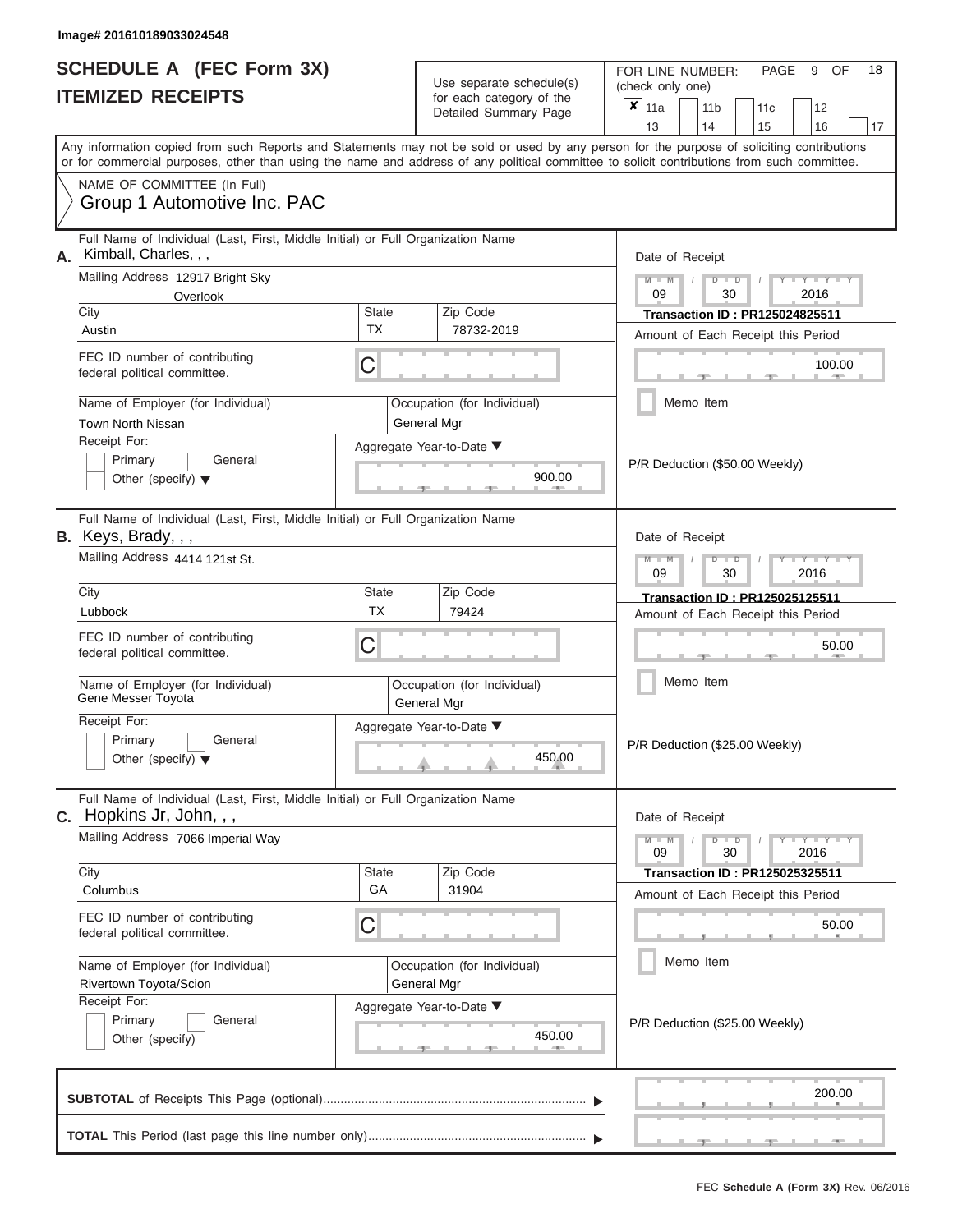|                          | <b>SCHEDULE A (FEC Form 3X)</b> |
|--------------------------|---------------------------------|
| <b>ITEMIZED RECEIPTS</b> |                                 |

FOR LINE NUMBER:<br>(check only one) Use separate schedule(s)<br>for each category of the

|    | LIILLLV ILLVLII I                                                                                                                                                                                                                                                                       |                                                    | iui cauli ualcyuly ul lilc<br>Detailed Summary Page                        | x                               | 11a<br>13       |           | 11 <sub>b</sub><br>14          |               | 11c                                                                         |    | 12                  |  |  |  |  |  |  |  |  |
|----|-----------------------------------------------------------------------------------------------------------------------------------------------------------------------------------------------------------------------------------------------------------------------------------------|----------------------------------------------------|----------------------------------------------------------------------------|---------------------------------|-----------------|-----------|--------------------------------|---------------|-----------------------------------------------------------------------------|----|---------------------|--|--|--|--|--|--|--|--|
|    | Any information copied from such Reports and Statements may not be sold or used by any person for the purpose of soliciting contributions<br>or for commercial purposes, other than using the name and address of any political committee to solicit contributions from such committee. |                                                    |                                                                            |                                 |                 |           | 15                             |               | 16                                                                          | 17 |                     |  |  |  |  |  |  |  |  |
|    | NAME OF COMMITTEE (In Full)<br>Group 1 Automotive Inc. PAC                                                                                                                                                                                                                              |                                                    |                                                                            |                                 |                 |           |                                |               |                                                                             |    |                     |  |  |  |  |  |  |  |  |
| А. | Full Name of Individual (Last, First, Middle Initial) or Full Organization Name<br>Anderson, Christopher, , ,<br>Mailing Address 14 Big Trail                                                                                                                                           |                                                    | Date of Receipt<br>$M - M$<br>$D$ $\Box$ $D$<br>09<br>30<br>2016           |                                 |                 |           |                                |               |                                                                             |    |                     |  |  |  |  |  |  |  |  |
|    | City<br>Missouri City                                                                                                                                                                                                                                                                   | Zip Code<br>State<br><b>TX</b><br>77459-6827       |                                                                            |                                 |                 |           |                                |               | <b>Transaction ID: PR79021325511</b><br>Amount of Each Receipt this Period  |    |                     |  |  |  |  |  |  |  |  |
|    | FEC ID number of contributing<br>federal political committee.                                                                                                                                                                                                                           | C                                                  |                                                                            |                                 |                 |           |                                |               |                                                                             |    | 50.00               |  |  |  |  |  |  |  |  |
|    | Name of Employer (for Individual)<br><b>Sterling McCall Nissan</b>                                                                                                                                                                                                                      |                                                    | Occupation (for Individual)<br>General Mgr                                 |                                 |                 |           | Memo Item                      |               |                                                                             |    |                     |  |  |  |  |  |  |  |  |
|    | Receipt For:<br>Primary<br>General<br>Other (specify) $\blacktriangledown$                                                                                                                                                                                                              |                                                    |                                                                            |                                 |                 |           | P/R Deduction (\$25.00 Weekly) |               |                                                                             |    |                     |  |  |  |  |  |  |  |  |
|    | Full Name of Individual (Last, First, Middle Initial) or Full Organization Name<br><b>B.</b> Scott II, Bill, , ,<br>Date of Receipt                                                                                                                                                     |                                                    |                                                                            |                                 |                 |           |                                |               |                                                                             |    |                     |  |  |  |  |  |  |  |  |
|    | Mailing Address 8313 Lakewood Ridge Cove                                                                                                                                                                                                                                                |                                                    | $M - M$<br>$D$ $D$<br>$-Y$<br>09<br>30<br>2016                             |                                 |                 |           |                                |               |                                                                             |    |                     |  |  |  |  |  |  |  |  |
|    | City<br>Austin                                                                                                                                                                                                                                                                          | <b>State</b><br><b>TX</b>                          | <b>Transaction ID: PR79022425511</b><br>Amount of Each Receipt this Period |                                 |                 |           |                                |               |                                                                             |    |                     |  |  |  |  |  |  |  |  |
|    | FEC ID number of contributing<br>federal political committee.                                                                                                                                                                                                                           | C                                                  |                                                                            | 200.00                          |                 |           |                                |               |                                                                             |    |                     |  |  |  |  |  |  |  |  |
|    | Name of Employer (for Individual)<br><b>Maxwell Ford</b>                                                                                                                                                                                                                                |                                                    | Occupation (for Individual)<br>General Mgr                                 |                                 |                 |           | Memo Item                      |               |                                                                             |    |                     |  |  |  |  |  |  |  |  |
|    | Receipt For:<br>Primary<br>General<br>Other (specify) $\blacktriangledown$                                                                                                                                                                                                              | Aggregate Year-to-Date ▼                           |                                                                            | P/R Deduction (\$100.00 Weekly) |                 |           |                                |               |                                                                             |    |                     |  |  |  |  |  |  |  |  |
| С. | Full Name of Individual (Last, First, Middle Initial) or Full Organization Name<br>Hinic, Daniel, , ,                                                                                                                                                                                   |                                                    |                                                                            |                                 | Date of Receipt |           |                                |               |                                                                             |    |                     |  |  |  |  |  |  |  |  |
|    | Mailing Address 10829 Caverly Court                                                                                                                                                                                                                                                     |                                                    |                                                                            |                                 | $M - M$<br>09   |           |                                | $D$ $D$<br>30 |                                                                             |    | $Y - Y - Y$<br>2016 |  |  |  |  |  |  |  |  |
|    | City<br>Huntersville                                                                                                                                                                                                                                                                    | State<br><b>NC</b>                                 | Zip Code<br>28078                                                          |                                 |                 |           |                                |               | <b>Transaction ID : PR79023625511</b><br>Amount of Each Receipt this Period |    |                     |  |  |  |  |  |  |  |  |
|    | FEC ID number of contributing<br>federal political committee.                                                                                                                                                                                                                           | С                                                  |                                                                            |                                 |                 |           |                                |               |                                                                             |    | 52.00               |  |  |  |  |  |  |  |  |
|    | Name of Employer (for Individual)<br>Management Co - SC - East                                                                                                                                                                                                                          | Occupation (for Individual)<br><b>REG Director</b> |                                                                            |                                 |                 | Memo Item |                                |               |                                                                             |    |                     |  |  |  |  |  |  |  |  |
|    | Receipt For:<br>Primary<br>General<br>Other (specify)                                                                                                                                                                                                                                   |                                                    | Aggregate Year-to-Date ▼<br>468.00                                         |                                 |                 |           |                                |               | P/R Deduction (\$26.00 Weekly)                                              |    |                     |  |  |  |  |  |  |  |  |
|    |                                                                                                                                                                                                                                                                                         |                                                    |                                                                            |                                 |                 |           |                                |               |                                                                             |    | 302.00              |  |  |  |  |  |  |  |  |
|    |                                                                                                                                                                                                                                                                                         |                                                    |                                                                            |                                 |                 |           |                                |               |                                                                             |    |                     |  |  |  |  |  |  |  |  |

PAGE 10 OF 18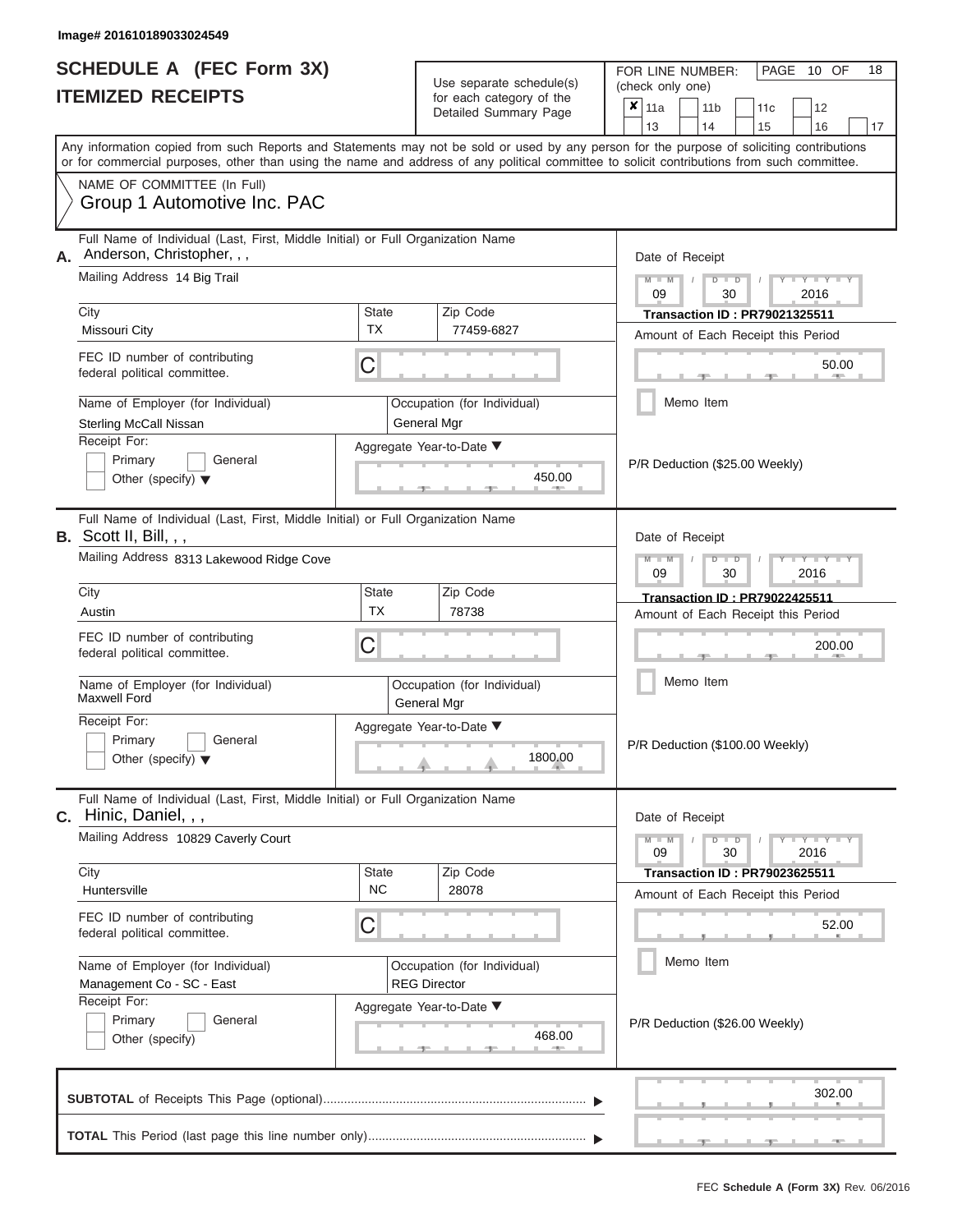|                                                                     | image# 201010109033024330                                                                                                                                                                                                                                                                                                                             |                    |                                                            |                                |                                                          |                 |                                      |                                                             |    |  |  |  |
|---------------------------------------------------------------------|-------------------------------------------------------------------------------------------------------------------------------------------------------------------------------------------------------------------------------------------------------------------------------------------------------------------------------------------------------|--------------------|------------------------------------------------------------|--------------------------------|----------------------------------------------------------|-----------------|--------------------------------------|-------------------------------------------------------------|----|--|--|--|
| <b>SCHEDULE A (FEC Form 3X)</b><br><b>ITEMIZED RECEIPTS</b>         |                                                                                                                                                                                                                                                                                                                                                       |                    | Use separate schedule(s)                                   |                                | PAGE 11 OF<br>18<br>FOR LINE NUMBER:<br>(check only one) |                 |                                      |                                                             |    |  |  |  |
|                                                                     |                                                                                                                                                                                                                                                                                                                                                       |                    | for each category of the<br>Detailed Summary Page          | $\boldsymbol{x}$               | 11a                                                      | 11 <sub>b</sub> | 11c                                  | 12                                                          |    |  |  |  |
|                                                                     |                                                                                                                                                                                                                                                                                                                                                       |                    |                                                            |                                | 13                                                       | 14              | 15                                   | 16                                                          | 17 |  |  |  |
|                                                                     | Any information copied from such Reports and Statements may not be sold or used by any person for the purpose of soliciting contributions<br>or for commercial purposes, other than using the name and address of any political committee to solicit contributions from such committee.<br>NAME OF COMMITTEE (In Full)<br>Group 1 Automotive Inc. PAC |                    |                                                            |                                |                                                          |                 |                                      |                                                             |    |  |  |  |
|                                                                     | Full Name of Individual (Last, First, Middle Initial) or Full Organization Name<br>$A.$ Ward, Troy, , ,                                                                                                                                                                                                                                               |                    |                                                            | Date of Receipt                |                                                          |                 |                                      |                                                             |    |  |  |  |
|                                                                     | Mailing Address 28 Haywood Rd                                                                                                                                                                                                                                                                                                                         |                    |                                                            |                                | $M - M$<br>09                                            | $D$ $D$<br>30   |                                      | $+$ $+$ $+$ $+$ $+$<br>2016                                 |    |  |  |  |
|                                                                     | City                                                                                                                                                                                                                                                                                                                                                  | <b>State</b>       | Zip Code                                                   |                                |                                                          |                 | <b>Transaction ID: PR79023825511</b> |                                                             |    |  |  |  |
|                                                                     | Londonderry                                                                                                                                                                                                                                                                                                                                           | <b>NH</b>          | 03053                                                      |                                |                                                          |                 | Amount of Each Receipt this Period   |                                                             |    |  |  |  |
|                                                                     | FEC ID number of contributing<br>federal political committee.                                                                                                                                                                                                                                                                                         | С                  |                                                            |                                |                                                          |                 |                                      | 60.00                                                       |    |  |  |  |
|                                                                     | Name of Employer (for Individual)                                                                                                                                                                                                                                                                                                                     |                    | Occupation (for Individual)                                |                                |                                                          | Memo Item       |                                      |                                                             |    |  |  |  |
|                                                                     | Ira Toyota of Manchester<br>Receipt For:<br>Primary<br>General<br>Other (specify) $\blacktriangledown$                                                                                                                                                                                                                                                |                    | General Mgr<br>Aggregate Year-to-Date ▼<br>468.00<br>一     | P/R Deduction (\$12.00 Weekly) |                                                          |                 |                                      |                                                             |    |  |  |  |
|                                                                     | Full Name of Individual (Last, First, Middle Initial) or Full Organization Name<br>B. Fesmire, Charles, , ,<br>Mailing Address 71 Lake Forrest Lane NE                                                                                                                                                                                                |                    |                                                            |                                | Date of Receipt<br>$M -$<br>09                           | $D$ $D$         | 30                                   | $\mathbf{I} = \mathbf{Y} + \mathbf{I} + \mathbf{I}$<br>2016 |    |  |  |  |
|                                                                     | City                                                                                                                                                                                                                                                                                                                                                  | <b>State</b><br>GA | Zip Code                                                   |                                |                                                          |                 | <b>Transaction ID: PR79024125511</b> |                                                             |    |  |  |  |
|                                                                     | Atlanta                                                                                                                                                                                                                                                                                                                                               |                    | 30342                                                      |                                |                                                          |                 | Amount of Each Receipt this Period   |                                                             |    |  |  |  |
|                                                                     | FEC ID number of contributing<br>federal political committee.                                                                                                                                                                                                                                                                                         | С                  |                                                            |                                |                                                          |                 |                                      | 100.00                                                      |    |  |  |  |
| Name of Employer (for Individual)<br>Management Co - Atlanta - East |                                                                                                                                                                                                                                                                                                                                                       |                    | Occupation (for Individual)<br><b>REG VP</b>               |                                | Memo Item                                                |                 |                                      |                                                             |    |  |  |  |
|                                                                     | Receipt For:<br>Primary<br>General<br>Other (specify) $\blacktriangledown$                                                                                                                                                                                                                                                                            |                    | Aggregate Year-to-Date ▼<br>900.00                         |                                | P/R Deduction (\$50.00 Weekly)                           |                 |                                      |                                                             |    |  |  |  |
|                                                                     | Full Name of Individual (Last, First, Middle Initial) or Full Organization Name<br>C. Shaw, Michael, , ,                                                                                                                                                                                                                                              |                    |                                                            |                                | Date of Receipt                                          |                 |                                      |                                                             |    |  |  |  |
|                                                                     | Mailing Address 111 Cherrywood                                                                                                                                                                                                                                                                                                                        |                    |                                                            |                                | $M - M$<br>09                                            | $D$ $D$         | 30                                   | $Y - Y -$<br>2016                                           |    |  |  |  |
|                                                                     | City                                                                                                                                                                                                                                                                                                                                                  | <b>State</b>       | Zip Code                                                   |                                |                                                          |                 | <b>Transaction ID: PR79024325511</b> |                                                             |    |  |  |  |
|                                                                     | Lake Jackson                                                                                                                                                                                                                                                                                                                                          | <b>TX</b>          | 77566                                                      |                                |                                                          |                 | Amount of Each Receipt this Period   |                                                             |    |  |  |  |
|                                                                     | FEC ID number of contributing<br>federal political committee.                                                                                                                                                                                                                                                                                         | С                  |                                                            |                                | 100.00                                                   |                 |                                      |                                                             |    |  |  |  |
|                                                                     | Name of Employer (for Individual)<br>Lexus Of Clear Lake                                                                                                                                                                                                                                                                                              |                    | Occupation (for Individual)<br>General Mgr                 |                                |                                                          | Memo Item       |                                      |                                                             |    |  |  |  |
|                                                                     | Receipt For:<br>Primary<br>General<br>Other (specify)                                                                                                                                                                                                                                                                                                 |                    | Aggregate Year-to-Date ▼<br>900.00<br>$-$<br>$\rightarrow$ |                                |                                                          |                 | P/R Deduction (\$50.00 Weekly)       |                                                             |    |  |  |  |

 ▲ ▲ ▲ , , . , , . 260.00**SUBTOTAL** of Receipts This Page (optional)............................................................................ **TOTAL** This Period (last page this line number only)............................................................... ▼ ▼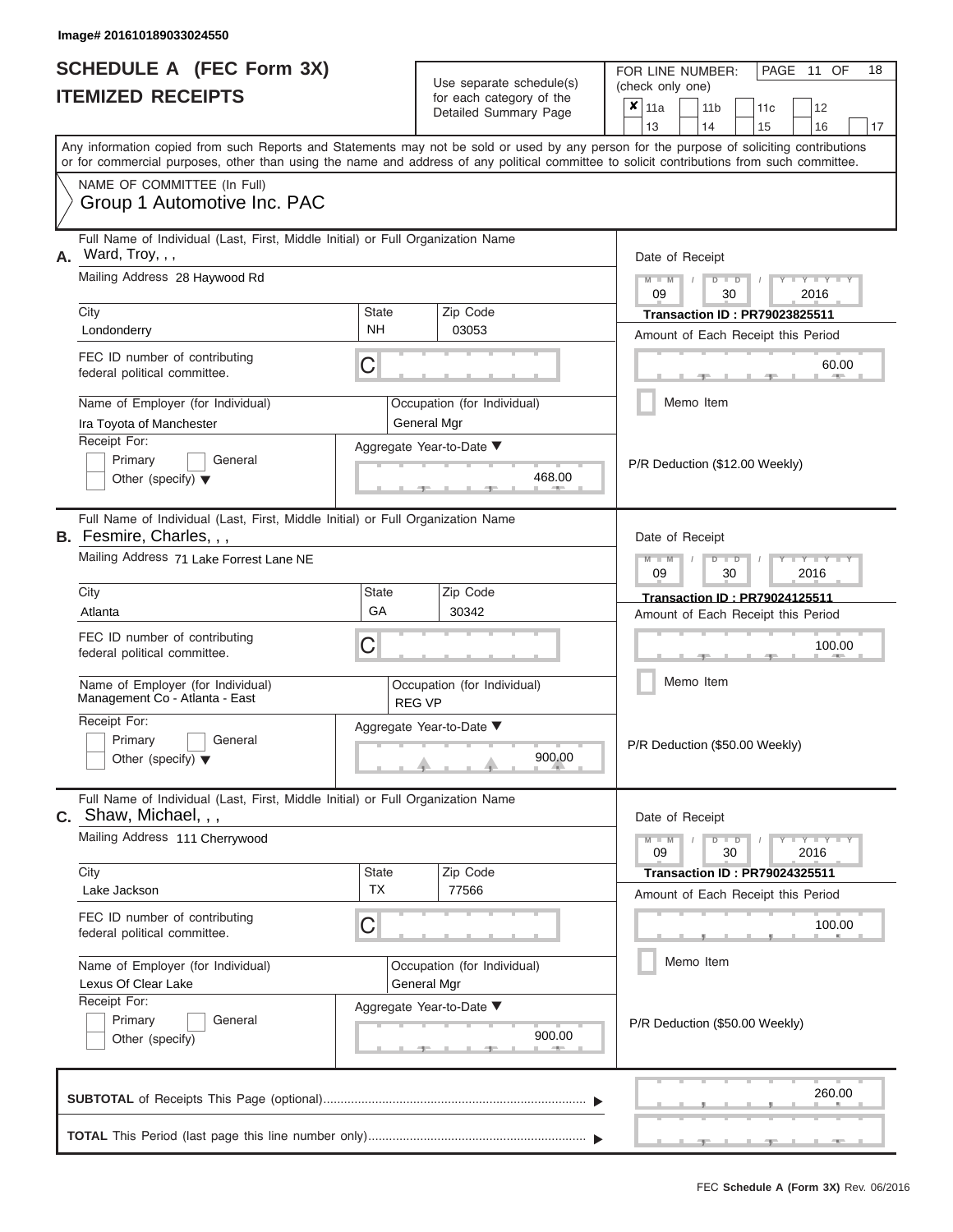| SCHEDULE A (FEC Form 3X) |  |
|--------------------------|--|
| <b>ITEMIZED RECEIPTS</b> |  |

FOR LINE NUMBER:<br>(check only one) Use separate schedule(s)<br>for each category of the

| Any information copied from such Reports and Statements may not be sold or used by any person for the purpose of soliciting contributions<br>or for commercial purposes, other than using the name and address of any political committee to solicit contributions from such committee.<br>NAME OF COMMITTEE (In Full)<br>Group 1 Automotive Inc. PAC<br>Full Name of Individual (Last, First, Middle Initial) or Full Organization Name<br>Beasley, Steven, , ,<br>Mailing Address 420 Old Course Loop<br>City<br>State<br>SC<br>Blythewood<br>FEC ID number of contributing<br>C<br>federal political committee.<br>Name of Employer (for Individual)<br>Management Co - SC - East<br>Receipt For: | Zip Code<br>29016<br>Occupation (for Individual)<br><b>Market Director</b><br>Aggregate Year-to-Date ▼ | 13<br>14<br>15<br>16<br>Date of Receipt<br>$M$ $M$ $I$<br>$D$ $D$<br>$Y - Y - I$<br>09<br>2016<br>30<br><b>Transaction ID: PR79025025511</b><br>Amount of Each Receipt this Period<br>80.00<br>Memo Item |  |  |  |  |  |  |  |
|------------------------------------------------------------------------------------------------------------------------------------------------------------------------------------------------------------------------------------------------------------------------------------------------------------------------------------------------------------------------------------------------------------------------------------------------------------------------------------------------------------------------------------------------------------------------------------------------------------------------------------------------------------------------------------------------------|--------------------------------------------------------------------------------------------------------|----------------------------------------------------------------------------------------------------------------------------------------------------------------------------------------------------------|--|--|--|--|--|--|--|
|                                                                                                                                                                                                                                                                                                                                                                                                                                                                                                                                                                                                                                                                                                      |                                                                                                        |                                                                                                                                                                                                          |  |  |  |  |  |  |  |
|                                                                                                                                                                                                                                                                                                                                                                                                                                                                                                                                                                                                                                                                                                      |                                                                                                        |                                                                                                                                                                                                          |  |  |  |  |  |  |  |
|                                                                                                                                                                                                                                                                                                                                                                                                                                                                                                                                                                                                                                                                                                      |                                                                                                        |                                                                                                                                                                                                          |  |  |  |  |  |  |  |
|                                                                                                                                                                                                                                                                                                                                                                                                                                                                                                                                                                                                                                                                                                      |                                                                                                        |                                                                                                                                                                                                          |  |  |  |  |  |  |  |
|                                                                                                                                                                                                                                                                                                                                                                                                                                                                                                                                                                                                                                                                                                      |                                                                                                        |                                                                                                                                                                                                          |  |  |  |  |  |  |  |
|                                                                                                                                                                                                                                                                                                                                                                                                                                                                                                                                                                                                                                                                                                      |                                                                                                        |                                                                                                                                                                                                          |  |  |  |  |  |  |  |
|                                                                                                                                                                                                                                                                                                                                                                                                                                                                                                                                                                                                                                                                                                      |                                                                                                        |                                                                                                                                                                                                          |  |  |  |  |  |  |  |
|                                                                                                                                                                                                                                                                                                                                                                                                                                                                                                                                                                                                                                                                                                      |                                                                                                        |                                                                                                                                                                                                          |  |  |  |  |  |  |  |
|                                                                                                                                                                                                                                                                                                                                                                                                                                                                                                                                                                                                                                                                                                      |                                                                                                        |                                                                                                                                                                                                          |  |  |  |  |  |  |  |
|                                                                                                                                                                                                                                                                                                                                                                                                                                                                                                                                                                                                                                                                                                      |                                                                                                        |                                                                                                                                                                                                          |  |  |  |  |  |  |  |
|                                                                                                                                                                                                                                                                                                                                                                                                                                                                                                                                                                                                                                                                                                      |                                                                                                        |                                                                                                                                                                                                          |  |  |  |  |  |  |  |
|                                                                                                                                                                                                                                                                                                                                                                                                                                                                                                                                                                                                                                                                                                      |                                                                                                        |                                                                                                                                                                                                          |  |  |  |  |  |  |  |
| Primary<br>General                                                                                                                                                                                                                                                                                                                                                                                                                                                                                                                                                                                                                                                                                   |                                                                                                        |                                                                                                                                                                                                          |  |  |  |  |  |  |  |
| Other (specify) $\blacktriangledown$                                                                                                                                                                                                                                                                                                                                                                                                                                                                                                                                                                                                                                                                 | 720.00                                                                                                 | P/R Deduction (\$40.00 Weekly)                                                                                                                                                                           |  |  |  |  |  |  |  |
| Full Name of Individual (Last, First, Middle Initial) or Full Organization Name<br><b>B.</b> Moy, Willy, , ,<br>Date of Receipt                                                                                                                                                                                                                                                                                                                                                                                                                                                                                                                                                                      |                                                                                                        |                                                                                                                                                                                                          |  |  |  |  |  |  |  |
| Mailing Address 2 Cordoba Dr                                                                                                                                                                                                                                                                                                                                                                                                                                                                                                                                                                                                                                                                         |                                                                                                        | $M - M$<br>$Y = Y$<br>$D$ $D$<br>2016<br>09<br>30                                                                                                                                                        |  |  |  |  |  |  |  |
| City<br>State                                                                                                                                                                                                                                                                                                                                                                                                                                                                                                                                                                                                                                                                                        | Zip Code                                                                                               | <b>Transaction ID: PR79025125511</b>                                                                                                                                                                     |  |  |  |  |  |  |  |
| <b>MA</b><br>Danvers                                                                                                                                                                                                                                                                                                                                                                                                                                                                                                                                                                                                                                                                                 | 01923                                                                                                  | Amount of Each Receipt this Period                                                                                                                                                                       |  |  |  |  |  |  |  |
| FEC ID number of contributing<br>C<br>federal political committee.                                                                                                                                                                                                                                                                                                                                                                                                                                                                                                                                                                                                                                   | Occupation (for Individual)<br>General Mgr                                                             |                                                                                                                                                                                                          |  |  |  |  |  |  |  |
| Name of Employer (for Individual)<br>Ira Lexus                                                                                                                                                                                                                                                                                                                                                                                                                                                                                                                                                                                                                                                       |                                                                                                        |                                                                                                                                                                                                          |  |  |  |  |  |  |  |
| Receipt For:<br>Aggregate Year-to-Date ▼<br>Primary<br>General<br>Other (specify) $\blacktriangledown$                                                                                                                                                                                                                                                                                                                                                                                                                                                                                                                                                                                               | 975.00                                                                                                 | P/R Deduction (\$25.00 Weekly)                                                                                                                                                                           |  |  |  |  |  |  |  |
| Full Name of Individual (Last, First, Middle Initial) or Full Organization Name                                                                                                                                                                                                                                                                                                                                                                                                                                                                                                                                                                                                                      |                                                                                                        |                                                                                                                                                                                                          |  |  |  |  |  |  |  |
| C. Bear, Jeffrey, , ,<br>Mailing Address 3161 Chasen Drive                                                                                                                                                                                                                                                                                                                                                                                                                                                                                                                                                                                                                                           |                                                                                                        | Date of Receipt<br>$+Y+Y+Y$<br>$M - M$<br>$D$ $D$                                                                                                                                                        |  |  |  |  |  |  |  |
| City<br><b>State</b>                                                                                                                                                                                                                                                                                                                                                                                                                                                                                                                                                                                                                                                                                 | Zip Code                                                                                               | 09<br>30<br>2016<br><b>Transaction ID: PR79025225511</b>                                                                                                                                                 |  |  |  |  |  |  |  |
| CA<br><b>Cameron Park</b>                                                                                                                                                                                                                                                                                                                                                                                                                                                                                                                                                                                                                                                                            | 95682                                                                                                  | Amount of Each Receipt this Period                                                                                                                                                                       |  |  |  |  |  |  |  |
| FEC ID number of contributing<br>C<br>federal political committee.                                                                                                                                                                                                                                                                                                                                                                                                                                                                                                                                                                                                                                   |                                                                                                        | 50.00                                                                                                                                                                                                    |  |  |  |  |  |  |  |
| Name of Employer (for Individual)                                                                                                                                                                                                                                                                                                                                                                                                                                                                                                                                                                                                                                                                    | Occupation (for Individual)                                                                            | Memo Item                                                                                                                                                                                                |  |  |  |  |  |  |  |
| General Mgr<br>Folsom Lake Toyota & Scion                                                                                                                                                                                                                                                                                                                                                                                                                                                                                                                                                                                                                                                            |                                                                                                        |                                                                                                                                                                                                          |  |  |  |  |  |  |  |
| Receipt For:<br>Aggregate Year-to-Date ▼<br>Primary<br>General<br>Other (specify)                                                                                                                                                                                                                                                                                                                                                                                                                                                                                                                                                                                                                    | 450.00                                                                                                 | P/R Deduction (\$25.00 Weekly)                                                                                                                                                                           |  |  |  |  |  |  |  |
|                                                                                                                                                                                                                                                                                                                                                                                                                                                                                                                                                                                                                                                                                                      |                                                                                                        | 255.00                                                                                                                                                                                                   |  |  |  |  |  |  |  |

PAGE 12 OF 18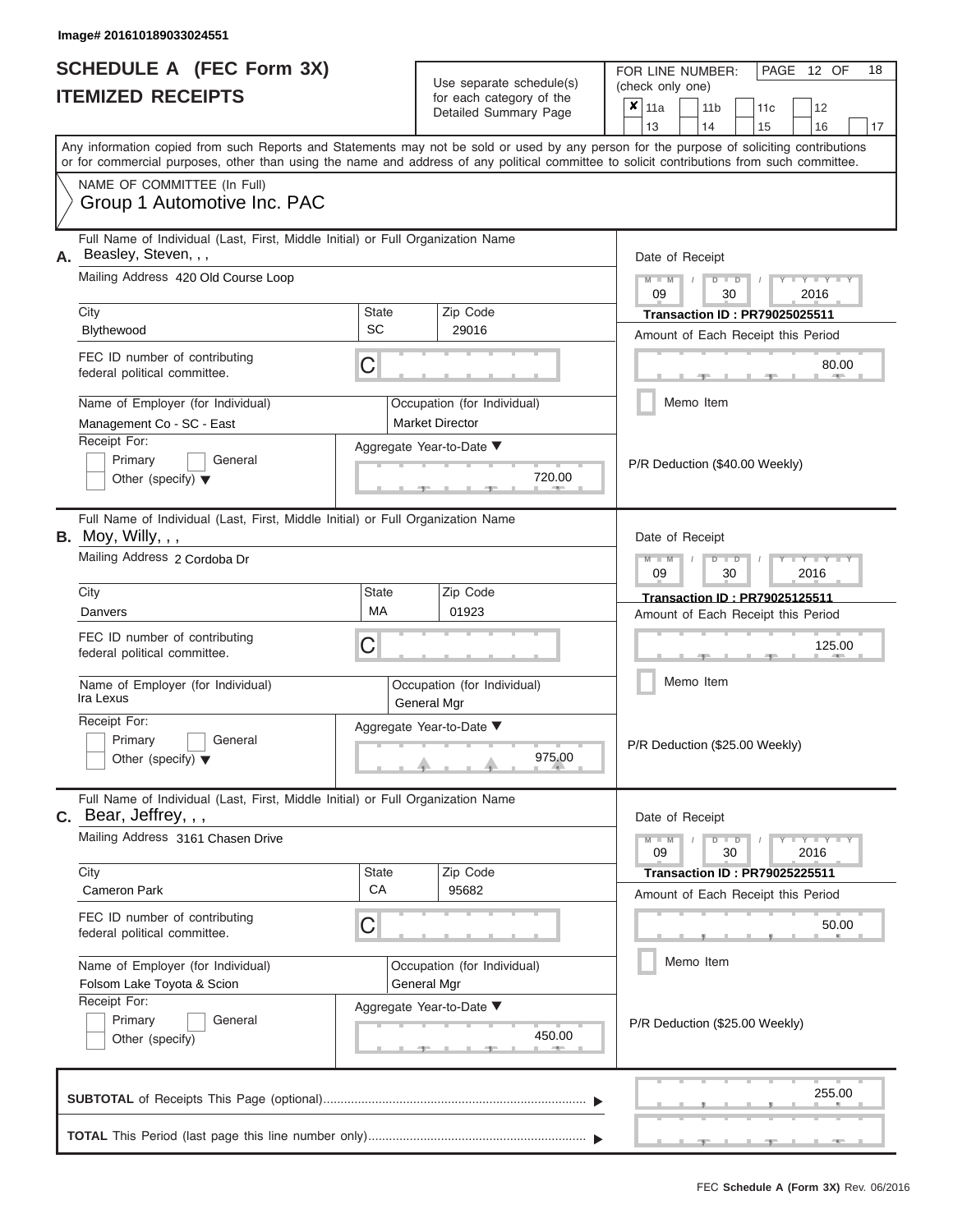|                          | <b>SCHEDULE A (FEC Form 3X)</b> |
|--------------------------|---------------------------------|
| <b>ITEMIZED RECEIPTS</b> |                                 |

FOR LINE NUMBER:<br>(check only one) Use separate schedule(s) for each category of the  $\sum_{n=1}^{\infty}$ 

|                                                                                                                                     |                                                                                                                                                                                                                                                                                         |                                  | $\frac{1}{2}$<br>Detailed Summary Page    |                                                                     | ×                                                                          | 11a<br>13                      |                                | 11 <sub>b</sub><br>14     | 11c<br>15                                                                  | 12<br>16        | 17    |  |  |  |  |  |
|-------------------------------------------------------------------------------------------------------------------------------------|-----------------------------------------------------------------------------------------------------------------------------------------------------------------------------------------------------------------------------------------------------------------------------------------|----------------------------------|-------------------------------------------|---------------------------------------------------------------------|----------------------------------------------------------------------------|--------------------------------|--------------------------------|---------------------------|----------------------------------------------------------------------------|-----------------|-------|--|--|--|--|--|
|                                                                                                                                     | Any information copied from such Reports and Statements may not be sold or used by any person for the purpose of soliciting contributions<br>or for commercial purposes, other than using the name and address of any political committee to solicit contributions from such committee. |                                  |                                           |                                                                     |                                                                            |                                |                                |                           |                                                                            |                 |       |  |  |  |  |  |
|                                                                                                                                     | NAME OF COMMITTEE (In Full)<br>Group 1 Automotive Inc. PAC                                                                                                                                                                                                                              |                                  |                                           |                                                                     |                                                                            |                                |                                |                           |                                                                            |                 |       |  |  |  |  |  |
| А.                                                                                                                                  | Full Name of Individual (Last, First, Middle Initial) or Full Organization Name<br>Brakulis, John, , ,<br>Mailing Address 23182 Stoneridge                                                                                                                                              |                                  | Date of Receipt<br>$M - M$<br>$D$ $D$     |                                                                     |                                                                            |                                |                                |                           |                                                                            |                 |       |  |  |  |  |  |
|                                                                                                                                     | City                                                                                                                                                                                                                                                                                    | <b>State</b>                     | Zip Code                                  |                                                                     |                                                                            | 09                             |                                | 30                        |                                                                            | 2016            |       |  |  |  |  |  |
|                                                                                                                                     | <b>Mission Viejo</b>                                                                                                                                                                                                                                                                    | CA                               | 92692                                     |                                                                     | <b>Transaction ID: PR79025325511</b><br>Amount of Each Receipt this Period |                                |                                |                           |                                                                            |                 |       |  |  |  |  |  |
|                                                                                                                                     | FEC ID number of contributing<br>federal political committee.                                                                                                                                                                                                                           | С                                |                                           |                                                                     |                                                                            |                                |                                |                           |                                                                            |                 | 40.00 |  |  |  |  |  |
|                                                                                                                                     | Name of Employer (for Individual)<br>Miller Automotive Group Inc                                                                                                                                                                                                                        |                                  | Occupation (for Individual)<br>Controller |                                                                     |                                                                            |                                |                                | Memo Item                 |                                                                            |                 |       |  |  |  |  |  |
|                                                                                                                                     | Receipt For:<br>Aggregate Year-to-Date ▼<br>Primary<br>General<br>Other (specify) $\blacktriangledown$                                                                                                                                                                                  |                                  |                                           |                                                                     |                                                                            | P/R Deduction (\$20.00 Weekly) |                                |                           |                                                                            |                 |       |  |  |  |  |  |
| Full Name of Individual (Last, First, Middle Initial) or Full Organization Name<br><b>B.</b> Murphy, Edward, , ,<br>Date of Receipt |                                                                                                                                                                                                                                                                                         |                                  |                                           |                                                                     |                                                                            |                                |                                |                           |                                                                            |                 |       |  |  |  |  |  |
|                                                                                                                                     | Mailing Address 611 North Lucia Ave<br>#A                                                                                                                                                                                                                                               | $M - M$<br>₽<br>2016<br>09<br>30 |                                           |                                                                     |                                                                            |                                |                                |                           |                                                                            |                 |       |  |  |  |  |  |
|                                                                                                                                     | City<br>Redondo Beach                                                                                                                                                                                                                                                                   |                                  |                                           | Transaction ID: PR79026025511<br>Amount of Each Receipt this Period |                                                                            |                                |                                |                           |                                                                            |                 |       |  |  |  |  |  |
|                                                                                                                                     | FEC ID number of contributing<br>federal political committee.                                                                                                                                                                                                                           | С                                |                                           |                                                                     |                                                                            |                                | 100.00                         |                           |                                                                            |                 |       |  |  |  |  |  |
|                                                                                                                                     | Name of Employer (for Individual)<br>Occupation (for Individual)<br>Miller Toyota of Anaheim<br>General Mgr<br>Receipt For:<br>Aggregate Year-to-Date ▼<br>Primary<br>General<br>900.00<br>Other (specify) $\blacktriangledown$                                                         |                                  |                                           |                                                                     |                                                                            |                                | Memo Item                      |                           |                                                                            |                 |       |  |  |  |  |  |
|                                                                                                                                     |                                                                                                                                                                                                                                                                                         |                                  |                                           |                                                                     |                                                                            |                                | P/R Deduction (\$50.00 Weekly) |                           |                                                                            |                 |       |  |  |  |  |  |
|                                                                                                                                     | Full Name of Individual (Last, First, Middle Initial) or Full Organization Name<br>C. Reeve, Michelle, , ,                                                                                                                                                                              |                                  |                                           |                                                                     |                                                                            | Date of Receipt                |                                |                           |                                                                            |                 |       |  |  |  |  |  |
|                                                                                                                                     | Mailing Address 1714 Bremond St.                                                                                                                                                                                                                                                        |                                  |                                           |                                                                     |                                                                            | $M - M$<br>09                  |                                | D<br>$\blacksquare$<br>30 |                                                                            | $Y = Y$<br>2016 |       |  |  |  |  |  |
|                                                                                                                                     | City<br>Houston                                                                                                                                                                                                                                                                         | <b>State</b><br><b>TX</b>        | Zip Code<br>77004                         |                                                                     |                                                                            |                                |                                |                           | <b>Transaction ID: PR79026325511</b><br>Amount of Each Receipt this Period |                 |       |  |  |  |  |  |
|                                                                                                                                     | FEC ID number of contributing<br>federal political committee.                                                                                                                                                                                                                           | С                                |                                           |                                                                     |                                                                            |                                |                                |                           | 100.00                                                                     |                 |       |  |  |  |  |  |
|                                                                                                                                     | Name of Employer (for Individual)<br>Occupation (for Individual)<br>Group 1 Automotive, Inc.<br>Dir Audit                                                                                                                                                                               |                                  |                                           |                                                                     |                                                                            |                                |                                | Memo Item                 |                                                                            |                 |       |  |  |  |  |  |
|                                                                                                                                     | Receipt For:<br>Primary<br>General<br>Other (specify)                                                                                                                                                                                                                                   |                                  | Aggregate Year-to-Date ▼                  | 900.00                                                              |                                                                            |                                |                                |                           | P/R Deduction (\$50.00 Weekly)                                             |                 |       |  |  |  |  |  |
|                                                                                                                                     |                                                                                                                                                                                                                                                                                         |                                  |                                           |                                                                     |                                                                            |                                |                                |                           |                                                                            | 240.00          |       |  |  |  |  |  |
|                                                                                                                                     |                                                                                                                                                                                                                                                                                         |                                  |                                           |                                                                     |                                                                            |                                |                                |                           |                                                                            |                 |       |  |  |  |  |  |

PAGE 13 OF 18

 $\frac{1}{2}$  ,  $\frac{1}{2}$  ,  $\frac{1}{2}$  ,  $\frac{1}{2}$  ,  $\frac{1}{2}$  ,  $\frac{1}{2}$  ,  $\frac{1}{2}$  ,  $\frac{1}{2}$  ,  $\frac{1}{2}$  ,  $\frac{1}{2}$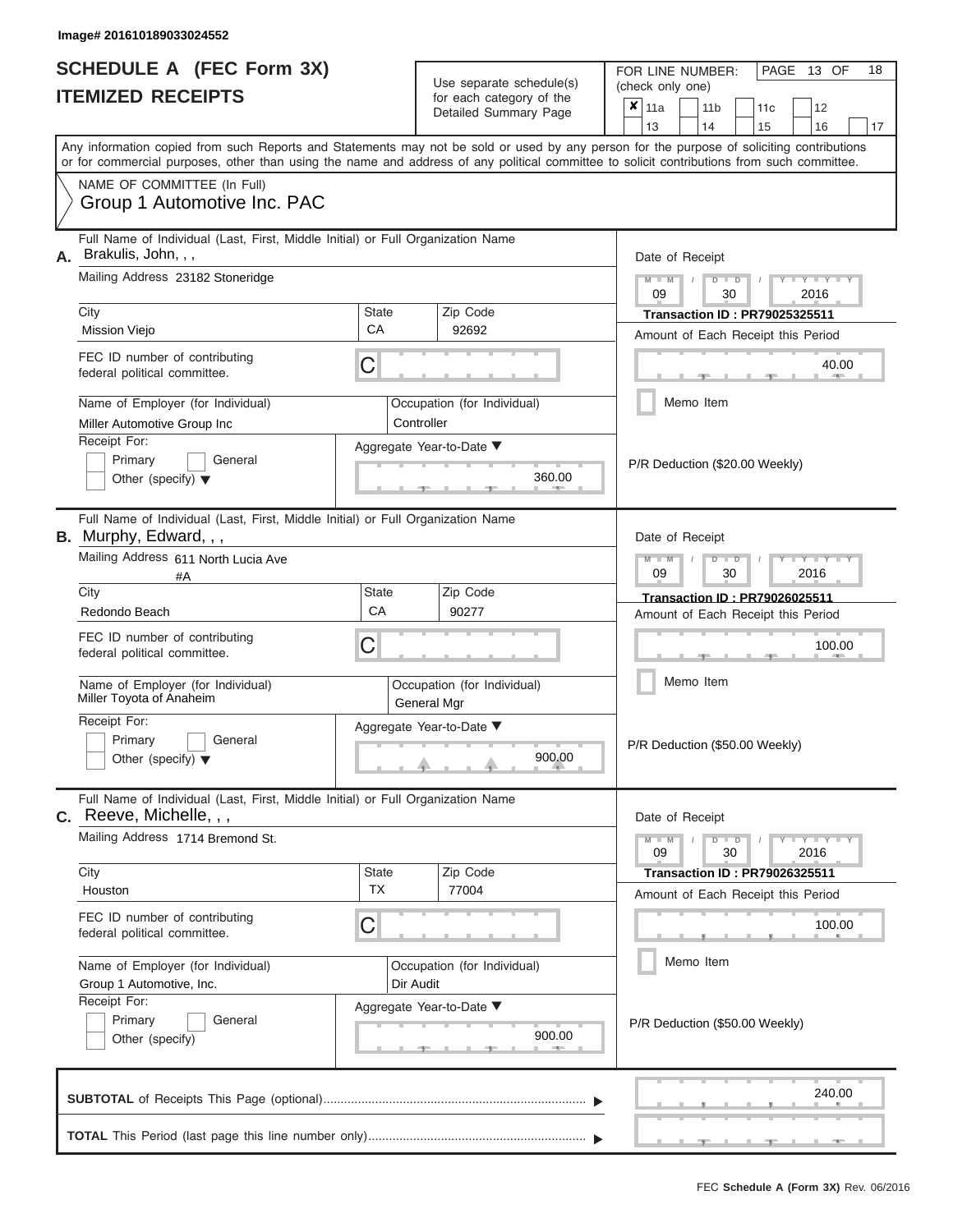|                          | <b>SCHEDULE A (FEC Form 3X)</b> |
|--------------------------|---------------------------------|
| <b>ITEMIZED RECEIPTS</b> |                                 |

FOR LINE NUMBER:<br>(check only one) Use separate schedule(s) (check only one) for each category of the  $\Box$  $\overline{a}$ 

|                                                                                                                                 |                                                                           | Detailed Summary Page                                 | $\boldsymbol{x}$<br>11a<br>11 <sub>b</sub><br>11 <sub>c</sub><br>12<br>13<br>14                                                                                                                                                                                                                                                                               |  |  |  |  |  |  |  |  |  |
|---------------------------------------------------------------------------------------------------------------------------------|---------------------------------------------------------------------------|-------------------------------------------------------|---------------------------------------------------------------------------------------------------------------------------------------------------------------------------------------------------------------------------------------------------------------------------------------------------------------------------------------------------------------|--|--|--|--|--|--|--|--|--|
|                                                                                                                                 |                                                                           |                                                       | 15<br>16<br>17<br>Any information copied from such Reports and Statements may not be sold or used by any person for the purpose of soliciting contributions                                                                                                                                                                                                   |  |  |  |  |  |  |  |  |  |
|                                                                                                                                 |                                                                           |                                                       | or for commercial purposes, other than using the name and address of any political committee to solicit contributions from such committee.                                                                                                                                                                                                                    |  |  |  |  |  |  |  |  |  |
| NAME OF COMMITTEE (In Full)<br>Group 1 Automotive Inc. PAC                                                                      |                                                                           |                                                       |                                                                                                                                                                                                                                                                                                                                                               |  |  |  |  |  |  |  |  |  |
| Full Name of Individual (Last, First, Middle Initial) or Full Organization Name<br>Schulman, Bruce, , ,<br>Α.                   |                                                                           |                                                       | Date of Receipt                                                                                                                                                                                                                                                                                                                                               |  |  |  |  |  |  |  |  |  |
| Mailing Address 5545 Aldren Ct                                                                                                  |                                                                           |                                                       | $Y = Y = Y$<br>$D$ $\Box$ $D$<br>09<br>30<br>2016                                                                                                                                                                                                                                                                                                             |  |  |  |  |  |  |  |  |  |
| City                                                                                                                            | <b>State</b>                                                              | Zip Code                                              | <b>Transaction ID: PR79026525511</b>                                                                                                                                                                                                                                                                                                                          |  |  |  |  |  |  |  |  |  |
| Agoura Hills                                                                                                                    | CA                                                                        | 91301                                                 | Amount of Each Receipt this Period                                                                                                                                                                                                                                                                                                                            |  |  |  |  |  |  |  |  |  |
| FEC ID number of contributing<br>federal political committee.                                                                   | C                                                                         |                                                       | 100.00<br><b>COMPANY</b>                                                                                                                                                                                                                                                                                                                                      |  |  |  |  |  |  |  |  |  |
| Name of Employer (for Individual)                                                                                               |                                                                           | Occupation (for Individual)                           | Memo Item                                                                                                                                                                                                                                                                                                                                                     |  |  |  |  |  |  |  |  |  |
| Mercedes Benz Of Beverly Hills<br>Receipt For:                                                                                  |                                                                           | General Mgr                                           |                                                                                                                                                                                                                                                                                                                                                               |  |  |  |  |  |  |  |  |  |
| Primary<br>General                                                                                                              |                                                                           | Aggregate Year-to-Date ▼                              |                                                                                                                                                                                                                                                                                                                                                               |  |  |  |  |  |  |  |  |  |
| Other (specify) $\blacktriangledown$                                                                                            |                                                                           | 900.00                                                | P/R Deduction (\$50.00 Weekly)                                                                                                                                                                                                                                                                                                                                |  |  |  |  |  |  |  |  |  |
| Full Name of Individual (Last, First, Middle Initial) or Full Organization Name<br>B. Goldwait, Patrick, , ,<br>Date of Receipt |                                                                           |                                                       |                                                                                                                                                                                                                                                                                                                                                               |  |  |  |  |  |  |  |  |  |
| Mailing Address 4118 Trent Street                                                                                               | $T$ $T$ $T$ $T$ $T$ $T$ $T$ $T$<br>$M - M$<br>$D$ $D$<br>09<br>2016<br>30 |                                                       |                                                                                                                                                                                                                                                                                                                                                               |  |  |  |  |  |  |  |  |  |
| City                                                                                                                            | State                                                                     | Zip Code                                              | Transaction ID: PR79926525511                                                                                                                                                                                                                                                                                                                                 |  |  |  |  |  |  |  |  |  |
| Sugar Land                                                                                                                      | ТX                                                                        | 77479                                                 | Amount of Each Receipt this Period                                                                                                                                                                                                                                                                                                                            |  |  |  |  |  |  |  |  |  |
| FEC ID number of contributing<br>federal political committee.                                                                   | C                                                                         |                                                       | 50.00                                                                                                                                                                                                                                                                                                                                                         |  |  |  |  |  |  |  |  |  |
| Name of Employer (for Individual)<br>Management Co-McCall Cent Reg                                                              |                                                                           | Occupation (for Individual)<br><b>Market Director</b> | Memo Item                                                                                                                                                                                                                                                                                                                                                     |  |  |  |  |  |  |  |  |  |
| Receipt For:<br>Primary<br>General<br>Other (specify) $\blacktriangledown$                                                      |                                                                           | Aggregate Year-to-Date ▼<br>450.00                    | P/R Deduction (\$25.00 Weekly)                                                                                                                                                                                                                                                                                                                                |  |  |  |  |  |  |  |  |  |
| Full Name of Individual (Last, First, Middle Initial) or Full Organization Name<br>C. Collins, Michael, , ,                     |                                                                           |                                                       | Date of Receipt                                                                                                                                                                                                                                                                                                                                               |  |  |  |  |  |  |  |  |  |
| Mailing Address 5307 Wild Blackberry                                                                                            |                                                                           |                                                       | $\frac{1}{2}$ $\frac{1}{2}$ $\frac{1}{2}$ $\frac{1}{2}$ $\frac{1}{2}$ $\frac{1}{2}$ $\frac{1}{2}$ $\frac{1}{2}$ $\frac{1}{2}$ $\frac{1}{2}$ $\frac{1}{2}$ $\frac{1}{2}$ $\frac{1}{2}$ $\frac{1}{2}$ $\frac{1}{2}$ $\frac{1}{2}$ $\frac{1}{2}$ $\frac{1}{2}$ $\frac{1}{2}$ $\frac{1}{2}$ $\frac{1}{2}$ $\frac{1}{2}$<br>$M - M$<br>$D$ $D$<br>09<br>30<br>2016 |  |  |  |  |  |  |  |  |  |
| City                                                                                                                            | State                                                                     | Zip Code                                              | <b>Transaction ID: PR93445225511</b>                                                                                                                                                                                                                                                                                                                          |  |  |  |  |  |  |  |  |  |
| Kingwood                                                                                                                        | <b>TX</b>                                                                 | 77345                                                 | Amount of Each Receipt this Period                                                                                                                                                                                                                                                                                                                            |  |  |  |  |  |  |  |  |  |
| FEC ID number of contributing<br>federal political committee.                                                                   | C                                                                         |                                                       | 50.00                                                                                                                                                                                                                                                                                                                                                         |  |  |  |  |  |  |  |  |  |
| Memo Item<br>Name of Employer (for Individual)<br>Occupation (for Individual)<br>Sterling Mc Call Honda<br>General Mgr          |                                                                           |                                                       |                                                                                                                                                                                                                                                                                                                                                               |  |  |  |  |  |  |  |  |  |
| Receipt For:<br>Primary<br>General<br>Other (specify)                                                                           |                                                                           | Aggregate Year-to-Date ▼<br>450.00<br><b>AND A</b>    | P/R Deduction (\$25.00 Weekly)                                                                                                                                                                                                                                                                                                                                |  |  |  |  |  |  |  |  |  |
|                                                                                                                                 |                                                                           |                                                       | 200.00                                                                                                                                                                                                                                                                                                                                                        |  |  |  |  |  |  |  |  |  |

PAGE 14 OF 18

 $\Box$ 

 $\Box$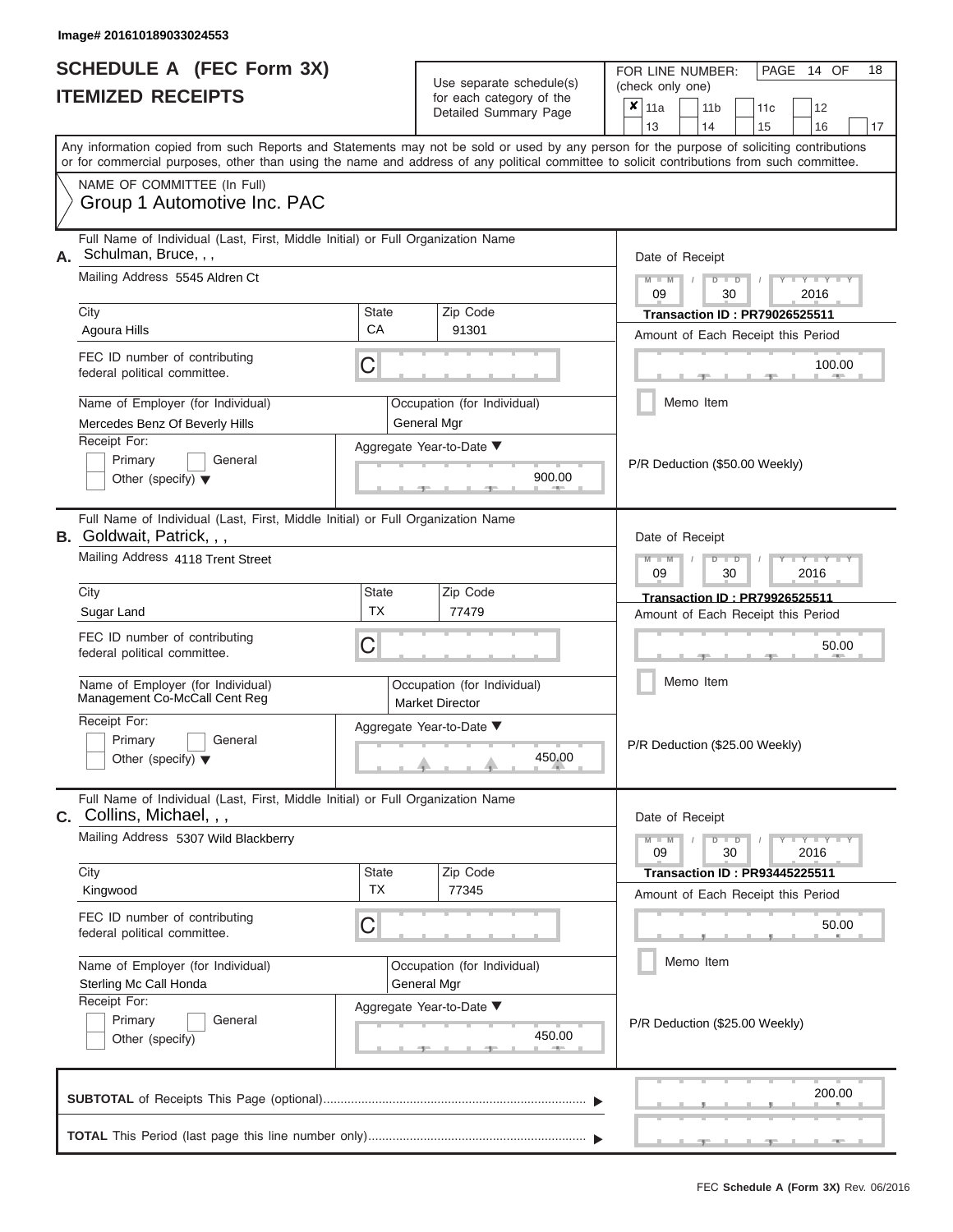|                          | <b>SCHEDULE A (FEC Form 3X)</b> |
|--------------------------|---------------------------------|
| <b>ITEMIZED RECEIPTS</b> |                                 |

FOR LINE NUMBER: Use separate schedule(s) (check only one)<br>for each category of the  $\begin{array}{|c|c|c|c|c|}\n\hline\n\text{Initial Summary goes} & & \text{with } & \text{with } & \text{with } & \text{with } & \text{with } & \text{with } & \text{with } & \text{with } & \text{with } & \text{with } & \text{with } & \text{with } & \text{with } & \text{with } & \text{with } & \text{with } & \text{with } & \text{with } & \text{with } & \text{with } & \text$ 

|                                                                                                                                                 | <b>ILEMIZED RECEIPIS</b>                                                                                                                                                                                                                                                                |                                        |                 | for each category of the<br>Detailed Summary Page                   | $\pmb{\times}$                                       | 11a<br>13                                                       |           | 14                             | 11 <sub>b</sub>                        | 11c<br>15                                                                  | 12<br>16          | 17     |  |
|-------------------------------------------------------------------------------------------------------------------------------------------------|-----------------------------------------------------------------------------------------------------------------------------------------------------------------------------------------------------------------------------------------------------------------------------------------|----------------------------------------|-----------------|---------------------------------------------------------------------|------------------------------------------------------|-----------------------------------------------------------------|-----------|--------------------------------|----------------------------------------|----------------------------------------------------------------------------|-------------------|--------|--|
|                                                                                                                                                 | Any information copied from such Reports and Statements may not be sold or used by any person for the purpose of soliciting contributions<br>or for commercial purposes, other than using the name and address of any political committee to solicit contributions from such committee. |                                        |                 |                                                                     |                                                      |                                                                 |           |                                |                                        |                                                                            |                   |        |  |
|                                                                                                                                                 | NAME OF COMMITTEE (In Full)<br>Group 1 Automotive Inc. PAC                                                                                                                                                                                                                              |                                        |                 |                                                                     |                                                      |                                                                 |           |                                |                                        |                                                                            |                   |        |  |
| А.                                                                                                                                              | Full Name of Individual (Last, First, Middle Initial) or Full Organization Name<br>Dupuis, Keith, , ,                                                                                                                                                                                   |                                        |                 |                                                                     |                                                      | Date of Receipt                                                 |           |                                |                                        |                                                                            |                   |        |  |
|                                                                                                                                                 | Mailing Address 54 Commanders Cove                                                                                                                                                                                                                                                      |                                        |                 |                                                                     |                                                      | $Y = Y =$<br>$M - M$<br>D<br>$\overline{D}$<br>2016<br>09<br>30 |           |                                |                                        |                                                                            |                   |        |  |
|                                                                                                                                                 | City<br>Missouri City                                                                                                                                                                                                                                                                   | State<br>ТX                            |                 | Zip Code<br>77459                                                   |                                                      |                                                                 |           |                                |                                        | <b>Transaction ID: PR93445625511</b><br>Amount of Each Receipt this Period |                   |        |  |
|                                                                                                                                                 | FEC ID number of contributing<br>federal political committee.                                                                                                                                                                                                                           | C                                      |                 |                                                                     |                                                      |                                                                 |           |                                |                                        |                                                                            |                   | 100.00 |  |
|                                                                                                                                                 | Name of Employer (for Individual)<br><b>Sterling Mc Call Lexus</b>                                                                                                                                                                                                                      |                                        |                 | Occupation (for Individual)<br>General Mgr                          |                                                      |                                                                 | Memo Item |                                |                                        |                                                                            |                   |        |  |
| Receipt For:<br>Aggregate Year-to-Date ▼<br>Primary<br>General<br>900.00<br>Other (specify) $\blacktriangledown$                                |                                                                                                                                                                                                                                                                                         |                                        |                 |                                                                     |                                                      |                                                                 |           | P/R Deduction (\$50.00 Weekly) |                                        |                                                                            |                   |        |  |
|                                                                                                                                                 | Full Name of Individual (Last, First, Middle Initial) or Full Organization Name<br><b>B.</b> Marcell, Marvin, , ,                                                                                                                                                                       |                                        | Date of Receipt |                                                                     |                                                      |                                                                 |           |                                |                                        |                                                                            |                   |        |  |
|                                                                                                                                                 | Mailing Address 12 Big Trail                                                                                                                                                                                                                                                            |                                        |                 | Zip Code                                                            | Y TYT<br>$\overline{\mathbb{D}}$<br>2016<br>09<br>30 |                                                                 |           |                                |                                        |                                                                            |                   |        |  |
|                                                                                                                                                 | City<br>Missouri City                                                                                                                                                                                                                                                                   | <b>State</b><br><b>TX</b>              |                 | Transaction ID: PR93445925511<br>Amount of Each Receipt this Period |                                                      |                                                                 |           |                                |                                        |                                                                            |                   |        |  |
| FEC ID number of contributing<br>С<br>federal political committee.<br>Name of Employer (for Individual)<br>Group 1 Automotive, Inc.<br>Director |                                                                                                                                                                                                                                                                                         |                                        |                 |                                                                     |                                                      |                                                                 |           |                                |                                        |                                                                            | 100.00            |        |  |
|                                                                                                                                                 |                                                                                                                                                                                                                                                                                         |                                        |                 | Occupation (for Individual)                                         |                                                      |                                                                 | Memo Item |                                |                                        |                                                                            |                   |        |  |
| Receipt For:<br>Aggregate Year-to-Date ▼<br>Primary<br>General<br>900.00<br>Other (specify) $\blacktriangledown$                                |                                                                                                                                                                                                                                                                                         |                                        |                 |                                                                     |                                                      |                                                                 |           |                                |                                        | P/R Deduction (\$50.00 Weekly)                                             |                   |        |  |
|                                                                                                                                                 | Full Name of Individual (Last, First, Middle Initial) or Full Organization Name<br>C. Rickel, John, , ,                                                                                                                                                                                 |                                        |                 |                                                                     |                                                      | Date of Receipt                                                 |           |                                |                                        |                                                                            |                   |        |  |
|                                                                                                                                                 | Mailing Address 150 Stoney Creek                                                                                                                                                                                                                                                        |                                        |                 |                                                                     |                                                      | 09                                                              |           |                                | $\overline{D}$<br>$\blacksquare$<br>30 |                                                                            | $Y = Y =$<br>2016 |        |  |
|                                                                                                                                                 | City<br>Houston                                                                                                                                                                                                                                                                         | <b>State</b><br>TX                     |                 | Zip Code<br>77024                                                   |                                                      |                                                                 |           |                                |                                        | <b>Transaction ID: PR93446325511</b><br>Amount of Each Receipt this Period |                   |        |  |
|                                                                                                                                                 | FEC ID number of contributing<br>C<br>federal political committee.                                                                                                                                                                                                                      |                                        |                 |                                                                     |                                                      |                                                                 |           |                                |                                        |                                                                            |                   | 120.00 |  |
|                                                                                                                                                 | Name of Employer (for Individual)<br>Group 1 Automotive, Inc.                                                                                                                                                                                                                           | Occupation (for Individual)<br>SVP/CFO |                 | Memo Item                                                           |                                                      |                                                                 |           |                                |                                        |                                                                            |                   |        |  |
|                                                                                                                                                 | Receipt For:<br>Primary<br>General<br>Other (specify)                                                                                                                                                                                                                                   |                                        |                 | Aggregate Year-to-Date ▼<br>1080.00                                 |                                                      |                                                                 |           |                                |                                        | P/R Deduction (\$60.00 Weekly)                                             |                   |        |  |
|                                                                                                                                                 |                                                                                                                                                                                                                                                                                         |                                        |                 |                                                                     |                                                      |                                                                 |           |                                |                                        |                                                                            |                   | 320.00 |  |
|                                                                                                                                                 |                                                                                                                                                                                                                                                                                         |                                        |                 |                                                                     |                                                      |                                                                 |           |                                |                                        |                                                                            |                   |        |  |

PAGE 15 OF 18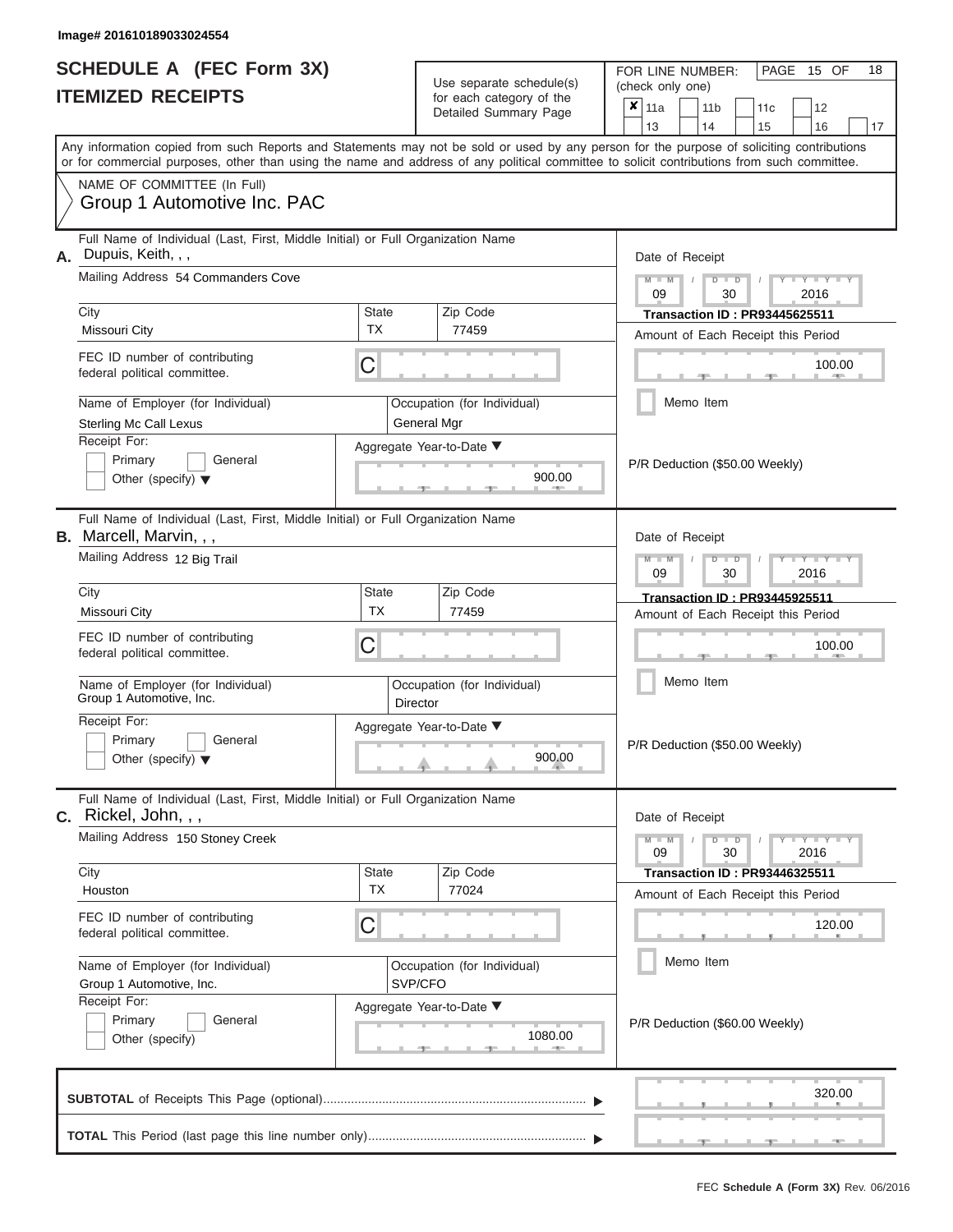|                          | <b>SCHEDULE A (FEC Form 3X)</b> |
|--------------------------|---------------------------------|
| <b>ITEMIZED RECEIPTS</b> |                                 |

FOR LINE NUMBER:<br>(check only one) Use separate schedule(s)

|    | IIEMIZED KEUEIPIS                                                                                                                                                                                                                                                                       |                                                     |  | for each category of the<br>Detailed Summary Page |                                | ×<br>11a                                                                                      |           | 11 <sub>b</sub> | 11c                            | 12 |        |    |  |
|----|-----------------------------------------------------------------------------------------------------------------------------------------------------------------------------------------------------------------------------------------------------------------------------------------|-----------------------------------------------------|--|---------------------------------------------------|--------------------------------|-----------------------------------------------------------------------------------------------|-----------|-----------------|--------------------------------|----|--------|----|--|
|    | Any information copied from such Reports and Statements may not be sold or used by any person for the purpose of soliciting contributions<br>or for commercial purposes, other than using the name and address of any political committee to solicit contributions from such committee. |                                                     |  |                                                   |                                | 13                                                                                            |           | 14              | 15                             | 16 |        | 17 |  |
|    | NAME OF COMMITTEE (In Full)<br>Group 1 Automotive Inc. PAC                                                                                                                                                                                                                              |                                                     |  |                                                   |                                |                                                                                               |           |                 |                                |    |        |    |  |
| А. | Full Name of Individual (Last, First, Middle Initial) or Full Organization Name<br>Rocha, Charles, , ,                                                                                                                                                                                  |                                                     |  |                                                   |                                | Date of Receipt                                                                               |           |                 |                                |    |        |    |  |
|    | Mailing Address 19 Winding Brook Dr                                                                                                                                                                                                                                                     |                                                     |  |                                                   |                                | $M - M$<br>$Y = Y = Y$<br>$D$ $D$<br>09<br>30<br>2016<br><b>Transaction ID: PR93446425511</b> |           |                 |                                |    |        |    |  |
|    | City<br>Stratham                                                                                                                                                                                                                                                                        | Zip Code<br><b>State</b><br><b>NH</b><br>03885-2331 |  |                                                   |                                |                                                                                               |           |                 |                                |    |        |    |  |
|    | FEC ID number of contributing<br>federal political committee.                                                                                                                                                                                                                           | C                                                   |  |                                                   |                                | Amount of Each Receipt this Period<br>250.00                                                  |           |                 |                                |    |        |    |  |
|    | Name of Employer (for Individual)<br>Ira Toyota                                                                                                                                                                                                                                         | Occupation (for Individual)<br>General Mgr          |  |                                                   |                                |                                                                                               | Memo Item |                 |                                |    |        |    |  |
|    | Receipt For:<br>Primary<br>General<br>Other (specify) $\blacktriangledown$                                                                                                                                                                                                              | Aggregate Year-to-Date ▼                            |  | 1950.00                                           |                                | P/R Deduction (\$50.00 Weekly)                                                                |           |                 |                                |    |        |    |  |
|    | Full Name of Individual (Last, First, Middle Initial) or Full Organization Name<br><b>B.</b> Smith, Robert, , ,                                                                                                                                                                         |                                                     |  |                                                   |                                | Date of Receipt                                                                               |           |                 |                                |    |        |    |  |
|    | Mailing Address 7600 Lost Forest Dr.                                                                                                                                                                                                                                                    |                                                     |  |                                                   |                                | $M - M$<br>$T - Y = Y - T$<br>$D$ $D$<br>09<br>30<br>2016                                     |           |                 |                                |    |        |    |  |
|    | City<br>Edmond                                                                                                                                                                                                                                                                          | <b>State</b><br>Zip Code<br>OK<br>73034             |  |                                                   |                                | <b>Transaction ID: PR93446625511</b><br>Amount of Each Receipt this Period                    |           |                 |                                |    |        |    |  |
|    | FEC ID number of contributing<br>C<br>federal political committee.                                                                                                                                                                                                                      |                                                     |  |                                                   |                                | 60.00                                                                                         |           |                 |                                |    |        |    |  |
|    | Name of Employer (for Individual)<br>Occupation (for Individual)<br>Management Co-Oklahoma - West<br><b>Market Director</b>                                                                                                                                                             |                                                     |  |                                                   |                                |                                                                                               |           | Memo Item       |                                |    |        |    |  |
|    | Receipt For:<br>Primary<br>General<br>Other (specify) $\blacktriangledown$                                                                                                                                                                                                              | Aggregate Year-to-Date ▼<br>540.00                  |  |                                                   |                                |                                                                                               |           |                 | P/R Deduction (\$30.00 Weekly) |    |        |    |  |
|    | Full Name of Individual (Last, First, Middle Initial) or Full Organization Name<br><b>C.</b> Springs, Michael, , ,                                                                                                                                                                      |                                                     |  |                                                   |                                | Date of Receipt                                                                               |           |                 |                                |    |        |    |  |
|    | Mailing Address 615 Rio Springs                                                                                                                                                                                                                                                         |                                                     |  |                                                   |                                | $Y = Y = Y$<br>$M - M$<br>$D$ $\Box$ $D$<br>30<br>09<br>2016                                  |           |                 |                                |    |        |    |  |
|    | City<br>San Antonio                                                                                                                                                                                                                                                                     | <b>State</b><br><b>TX</b>                           |  | Zip Code<br>78258                                 |                                | <b>Transaction ID : PR93446725511</b><br>Amount of Each Receipt this Period                   |           |                 |                                |    |        |    |  |
|    | FEC ID number of contributing<br>federal political committee.                                                                                                                                                                                                                           | C                                                   |  |                                                   |                                |                                                                                               |           |                 | 60.00                          |    |        |    |  |
|    | Name of Employer (for Individual)<br>Freedom Chevrolet                                                                                                                                                                                                                                  | Occupation (for Individual)<br>General Mgr          |  |                                                   |                                |                                                                                               |           | Memo Item       |                                |    |        |    |  |
|    | Receipt For:<br>Primary<br>General<br>Other (specify)                                                                                                                                                                                                                                   | Aggregate Year-to-Date ▼                            |  | 540.00<br><b>Britannia</b>                        | P/R Deduction (\$30.00 Weekly) |                                                                                               |           |                 |                                |    |        |    |  |
|    |                                                                                                                                                                                                                                                                                         |                                                     |  |                                                   |                                |                                                                                               |           |                 |                                |    | 370.00 |    |  |
|    |                                                                                                                                                                                                                                                                                         |                                                     |  |                                                   |                                |                                                                                               |           |                 |                                |    |        |    |  |

PAGE 16 OF 18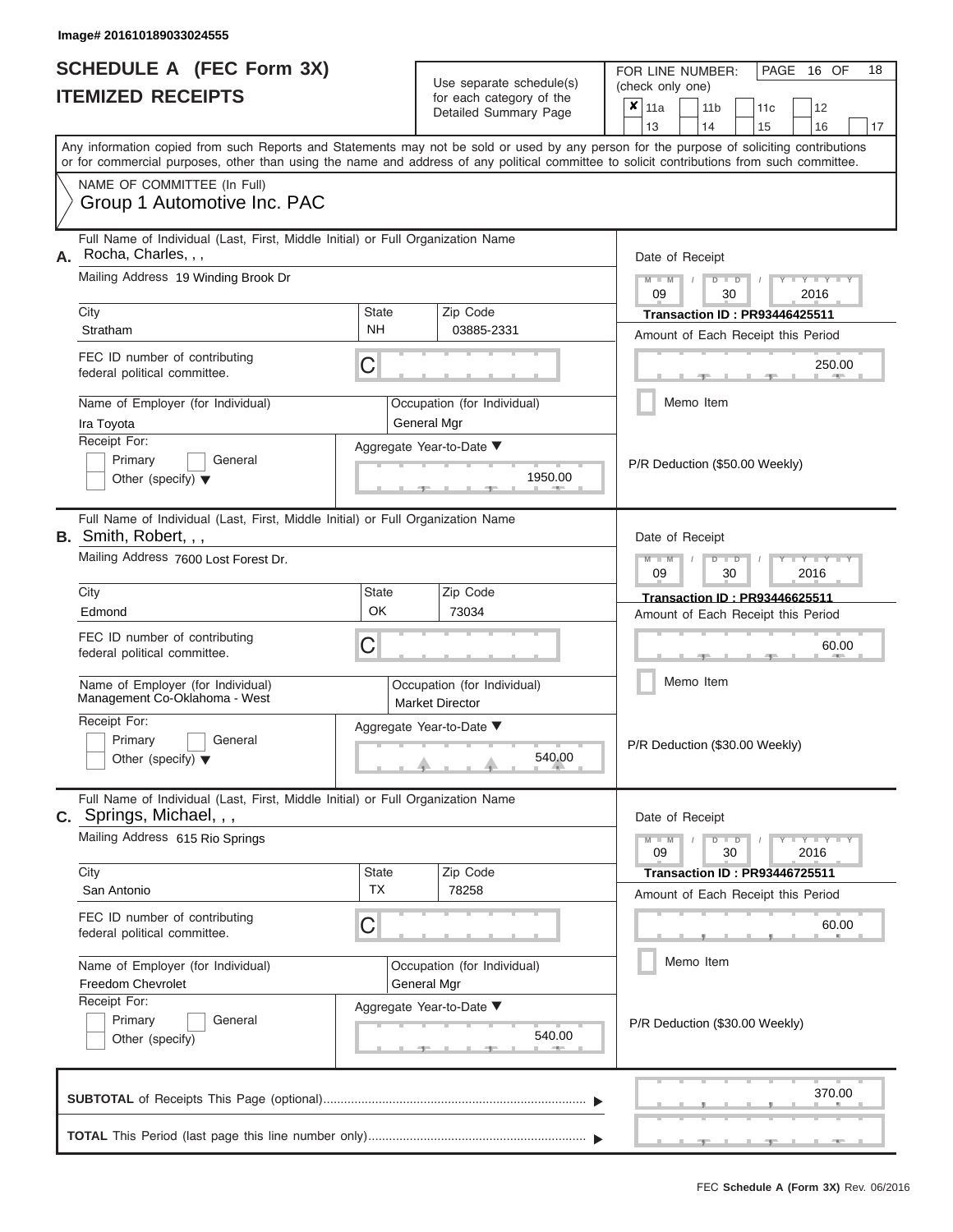|                          | <b>SCHEDULE A (FEC Form 3X)</b> |
|--------------------------|---------------------------------|
| <b>ITEMIZED RECEIPTS</b> |                                 |

FOR LINE NUMBER:<br>(check only one) Use separate schedule(s) (check only one) for each category of the  $\sqrt{2}$ 

|    | <u>IIEMIZED RECEIPIS</u>                                                                                                                                                                                                                                                                |                                            | for each category of the<br>Detailed Summary Page | ×                                            | 11a<br>13                                                                  |                                                    | 11 b<br>14      | 11c<br>15 | 12<br>16 | 17 |  |  |  |
|----|-----------------------------------------------------------------------------------------------------------------------------------------------------------------------------------------------------------------------------------------------------------------------------------------|--------------------------------------------|---------------------------------------------------|----------------------------------------------|----------------------------------------------------------------------------|----------------------------------------------------|-----------------|-----------|----------|----|--|--|--|
|    | Any information copied from such Reports and Statements may not be sold or used by any person for the purpose of soliciting contributions<br>or for commercial purposes, other than using the name and address of any political committee to solicit contributions from such committee. |                                            |                                                   |                                              |                                                                            |                                                    |                 |           |          |    |  |  |  |
|    | NAME OF COMMITTEE (In Full)<br>Group 1 Automotive Inc. PAC                                                                                                                                                                                                                              |                                            |                                                   |                                              |                                                                            |                                                    |                 |           |          |    |  |  |  |
| А. | Full Name of Individual (Last, First, Middle Initial) or Full Organization Name<br>Stockel, Edward, , ,                                                                                                                                                                                 |                                            |                                                   |                                              |                                                                            | Date of Receipt                                    |                 |           |          |    |  |  |  |
|    | Mailing Address 36 Green Road                                                                                                                                                                                                                                                           |                                            |                                                   |                                              |                                                                            | $Y = Y$<br>2016<br>09<br>30                        |                 |           |          |    |  |  |  |
|    | City<br>Raymond                                                                                                                                                                                                                                                                         | <b>State</b><br><b>NH</b>                  | Zip Code<br>03077                                 |                                              | <b>Transaction ID: PR93446825511</b>                                       |                                                    |                 |           |          |    |  |  |  |
|    | FEC ID number of contributing<br>federal political committee.                                                                                                                                                                                                                           | С                                          |                                                   | Amount of Each Receipt this Period<br>150.00 |                                                                            |                                                    |                 |           |          |    |  |  |  |
|    | Name of Employer (for Individual)<br>Ira Lexus of Manchester                                                                                                                                                                                                                            | Occupation (for Individual)<br>General Mgr |                                                   | Memo Item                                    |                                                                            |                                                    |                 |           |          |    |  |  |  |
|    | Receipt For:<br>Primary<br>General<br>Other (specify) $\blacktriangledown$                                                                                                                                                                                                              |                                            | Aggregate Year-to-Date ▼<br>1170.00               |                                              | P/R Deduction (\$30.00 Weekly)                                             |                                                    |                 |           |          |    |  |  |  |
|    | Full Name of Individual (Last, First, Middle Initial) or Full Organization Name<br><b>B.</b> Griffin, Michael, , ,                                                                                                                                                                      |                                            |                                                   |                                              |                                                                            | Date of Receipt                                    |                 |           |          |    |  |  |  |
|    | Mailing Address 801 NW 37                                                                                                                                                                                                                                                               |                                            |                                                   |                                              |                                                                            | $Y - Y$<br>2016<br>09<br>30                        |                 |           |          |    |  |  |  |
|    | City<br>Oklahoma City                                                                                                                                                                                                                                                                   | State<br>OK                                | Zip Code<br>73118                                 |                                              | <b>Transaction ID: PR93925525511</b><br>Amount of Each Receipt this Period |                                                    |                 |           |          |    |  |  |  |
|    | FEC ID number of contributing<br>federal political committee.                                                                                                                                                                                                                           | С                                          |                                                   |                                              |                                                                            |                                                    | 50.00           |           |          |    |  |  |  |
|    | Name of Employer (for Individual)<br><b>Howard Parts Disbribution Cent</b>                                                                                                                                                                                                              | Occupation (for Individual)<br>General Mgr |                                                   |                                              |                                                                            |                                                    | Memo Item       |           |          |    |  |  |  |
|    | Receipt For:<br>Primary<br>General<br>Other (specify) $\blacktriangledown$                                                                                                                                                                                                              |                                            | Aggregate Year-to-Date ▼<br>450.00                |                                              | P/R Deduction (\$25.00 Weekly)                                             |                                                    |                 |           |          |    |  |  |  |
|    | Full Name of Individual (Last, First, Middle Initial) or Full Organization Name<br><b>C.</b> Zillioux, Jonathan, , ,                                                                                                                                                                    |                                            |                                                   |                                              |                                                                            |                                                    | Date of Receipt |           |          |    |  |  |  |
|    | Mailing Address 1244 Wales Dr.                                                                                                                                                                                                                                                          |                                            |                                                   |                                              |                                                                            | $Y - Y$<br>$\overline{D}$<br>D<br>30<br>2016<br>09 |                 |           |          |    |  |  |  |
|    | City<br>Rockwall                                                                                                                                                                                                                                                                        | State<br>TX                                | Zip Code<br>75032                                 |                                              | <b>Transaction ID: PR93926125511</b>                                       |                                                    |                 |           |          |    |  |  |  |
|    | FEC ID number of contributing<br>federal political committee.                                                                                                                                                                                                                           | С                                          |                                                   | Amount of Each Receipt this Period<br>50.00  |                                                                            |                                                    |                 |           |          |    |  |  |  |
|    | Name of Employer (for Individual)<br><b>Rockwall Ford</b>                                                                                                                                                                                                                               | Occupation (for Individual)<br>General Mgr |                                                   | Memo Item                                    |                                                                            |                                                    |                 |           |          |    |  |  |  |
|    | Receipt For:<br>General<br>Primary<br>Other (specify)                                                                                                                                                                                                                                   | Aggregate Year-to-Date ▼                   | P/R Deduction (\$25.00 Weekly)                    |                                              |                                                                            |                                                    |                 |           |          |    |  |  |  |
|    |                                                                                                                                                                                                                                                                                         |                                            |                                                   |                                              |                                                                            |                                                    |                 |           | 250.00   |    |  |  |  |
|    |                                                                                                                                                                                                                                                                                         |                                            |                                                   |                                              |                                                                            |                                                    |                 |           |          |    |  |  |  |

PAGE 17 OF 18